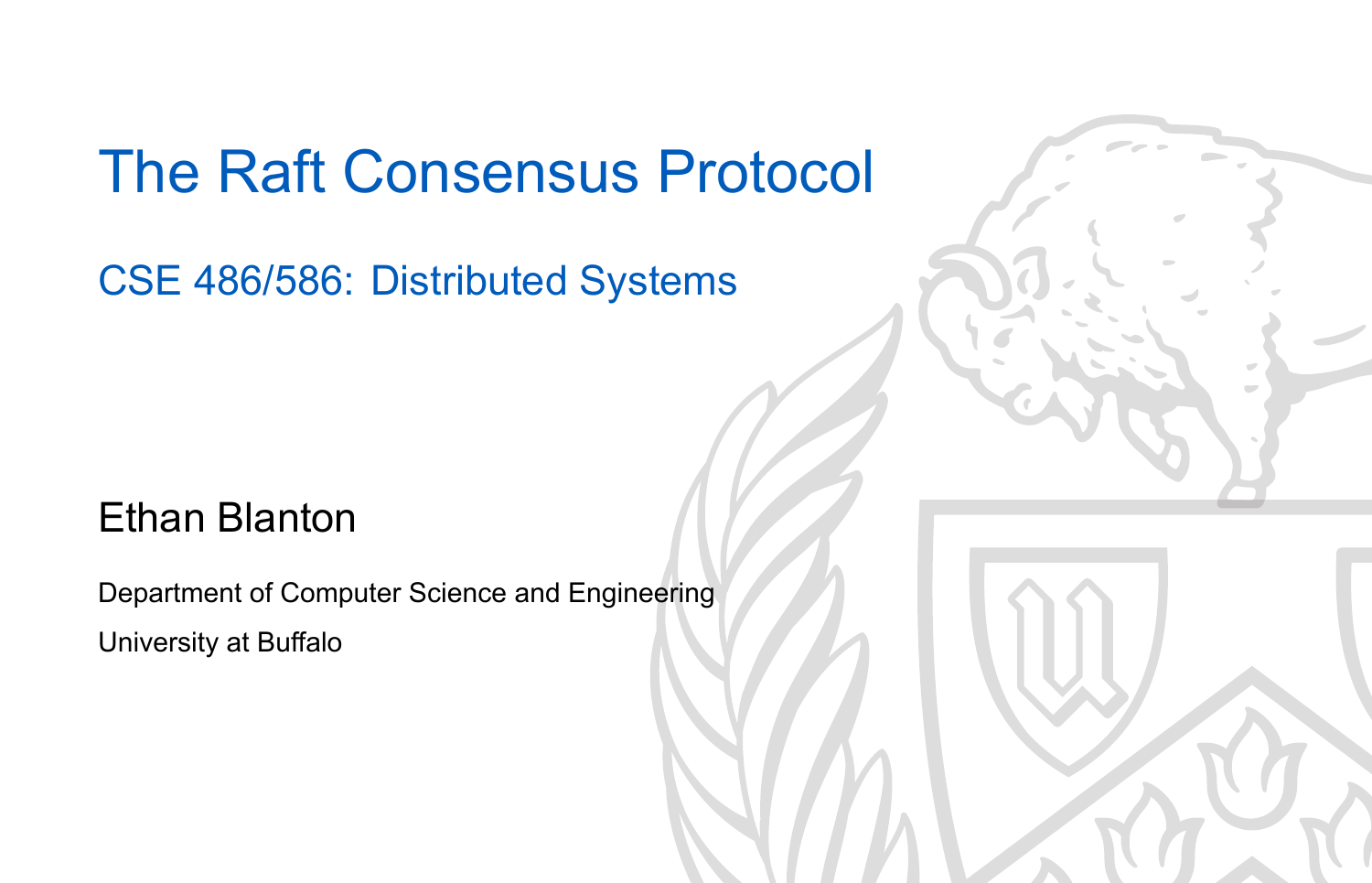## The Raft Consensus Protocol

Raft [5, 4] is a relatively new consensus protocol.

Introduction Overview Quorum State Machines Terms The Log Membership FLP Summary References

It uses a suite of inter-related protocols to provide:

- **Membership**
- **Leader election**
- Consensus on a sequence of values

Raft was designed specifically to be understandable.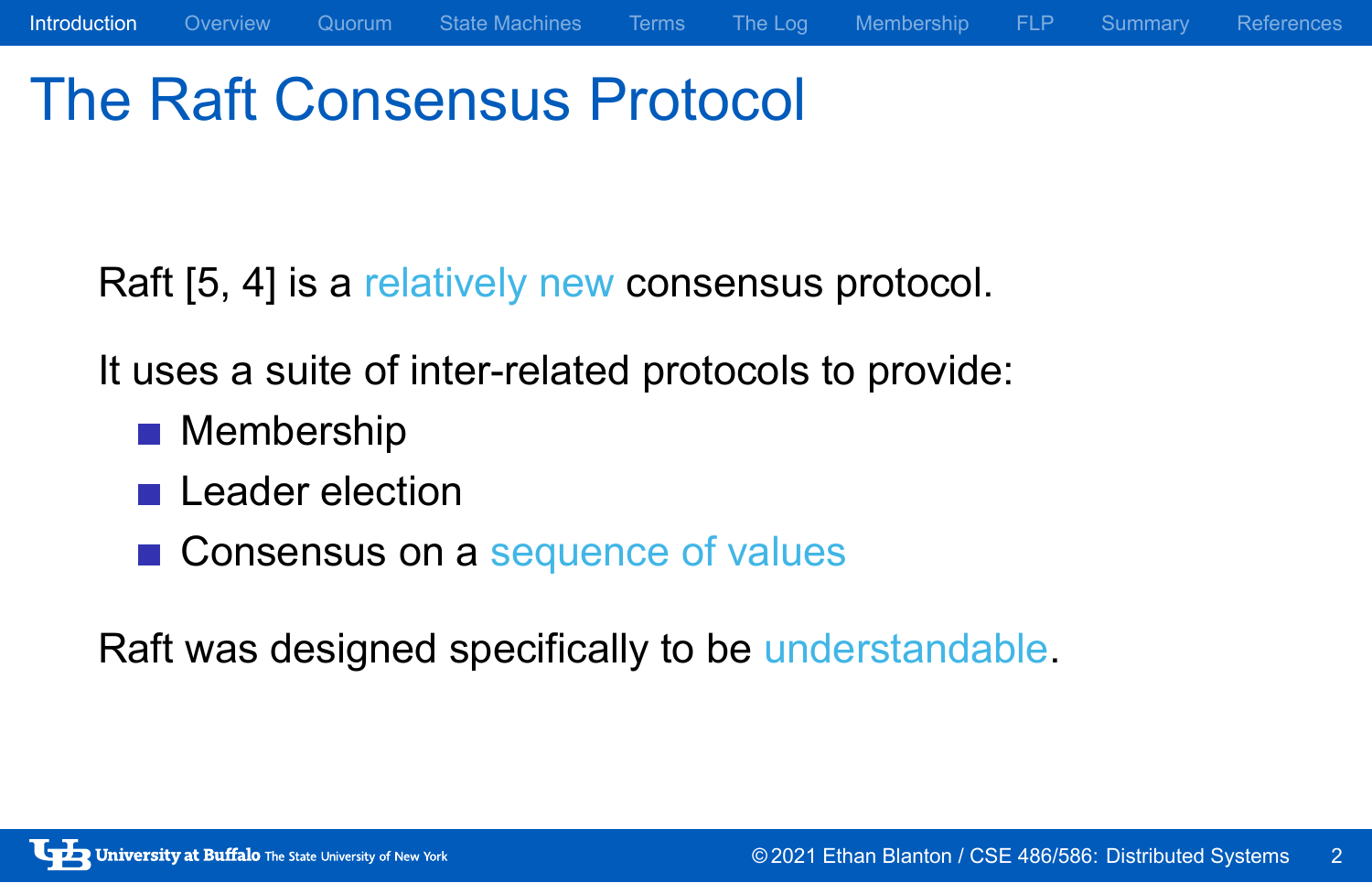### Paxos

Prior to Raft, the most-used consensus algorithm was Paxos [2].

Paxos is notoriously hard to understand.

It was often implemented partially, or incorrectly, or just badly.

This is partly due to complexity, and partly due to presentation. (It's a Lamport story paper.)

Raft was a specific reaction to this problem!

We'll probably see Paxos later.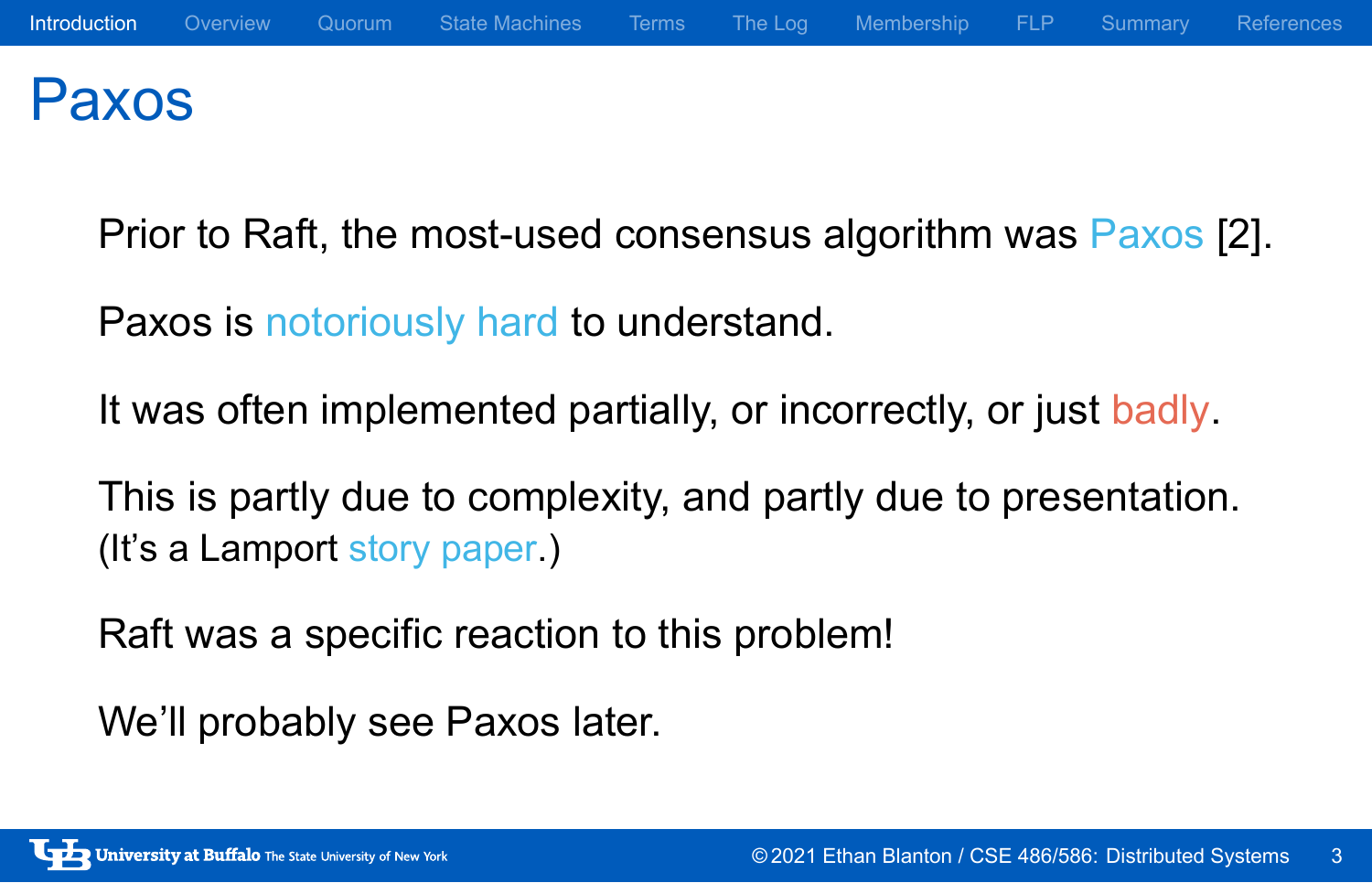## **Decomposition**

Raft simplifies consensus by decomposing it into smaller problems.

Proving the safety of each part individually is sufficient.

Raft elects a leader to handle consensus at any given time.

If the leader is correctly elected, its decisions will be final.

The leader coordinates many of the details of consensus.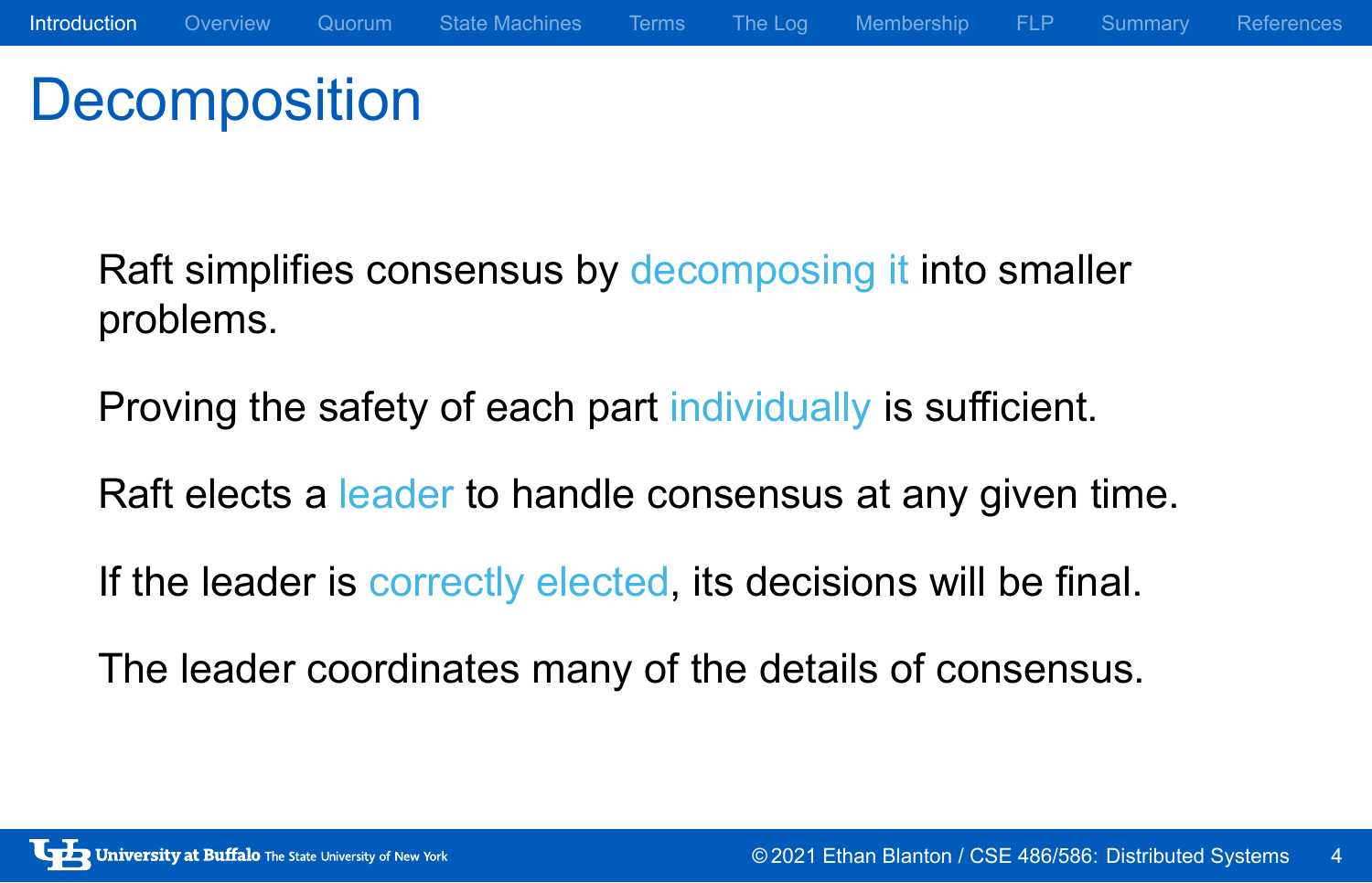### **Goals**

Raft provides:

- A log of values agreed upon by all processes
- Availability in the face of failures
- Robustness to asynchronous message delays and losses

Raft does not handle Byzantine failures!

All Raft participants must operate in good faith.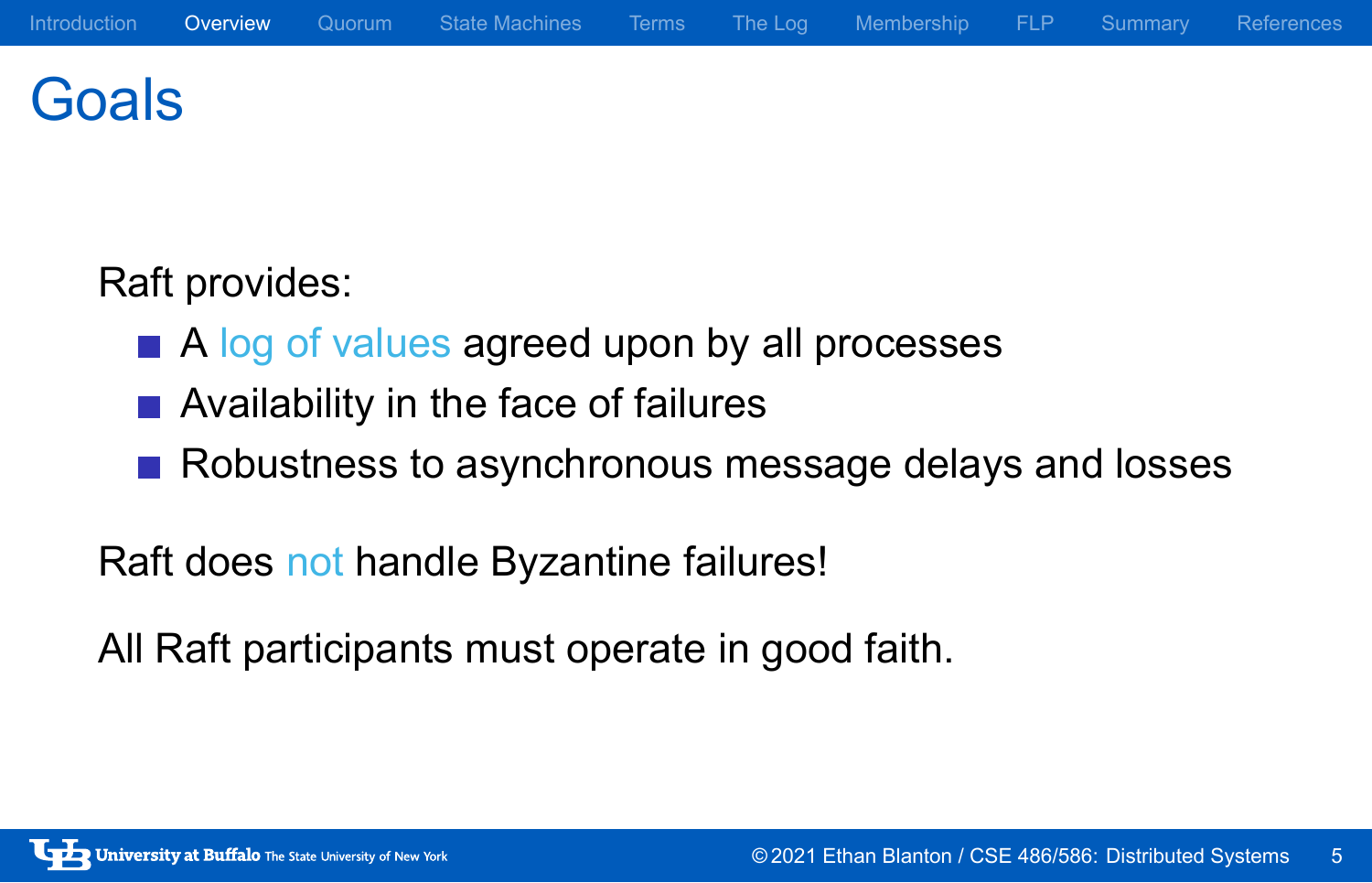### **Servers**

Raft participants are called servers.

Every server has the same capabilities.

Not all servers perform all actions at all times.

Servers occupy three states:

- **Follower: Followers replicate and store the agreed-upon** log.
- Candidate: Candidates emerge to replace failed leaders.
- Leader: The (unique at any given time!) leader appends new entries to the log.

Leaders are elected for a term, typically after failure.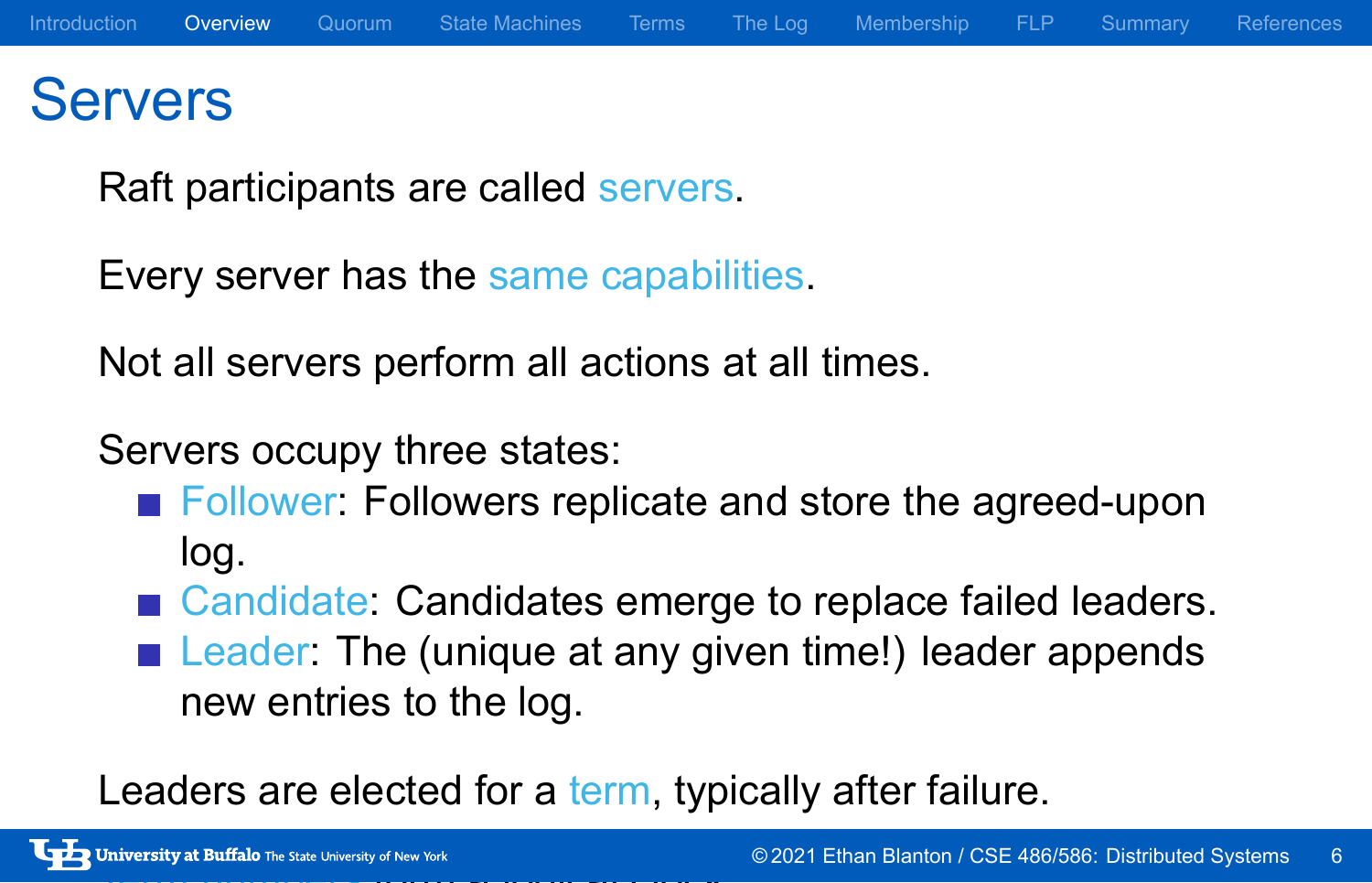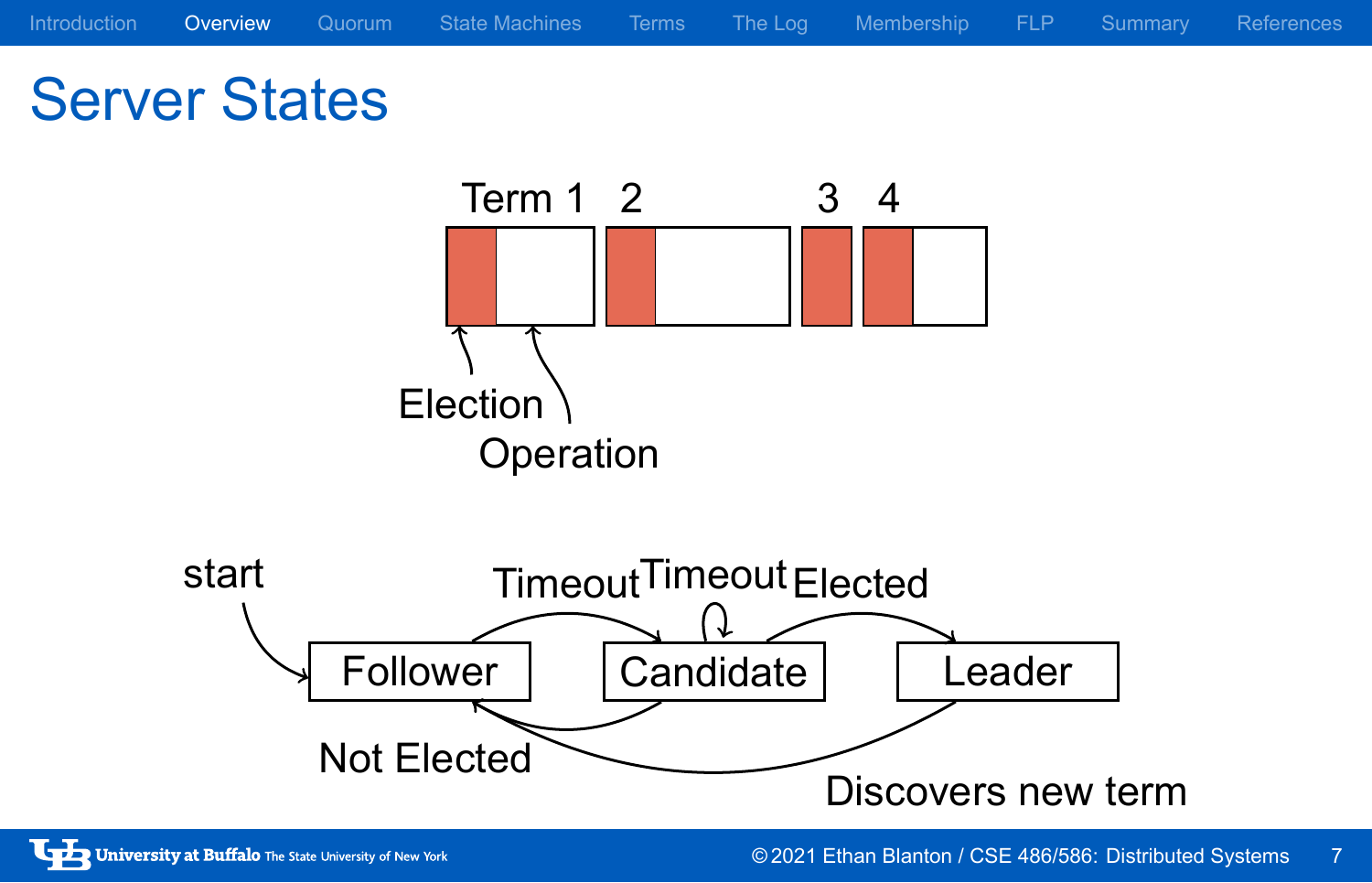### Quorum

Raft is based on quorum.

Quorum is a legal term; from Merriam-Webster:

*the number (such as a majority) of officers or members of a body that when duly assembled is legally competent to transact business*

Quorum systems appeared in the late 1970s [1].

Quorum provides consensus with failures.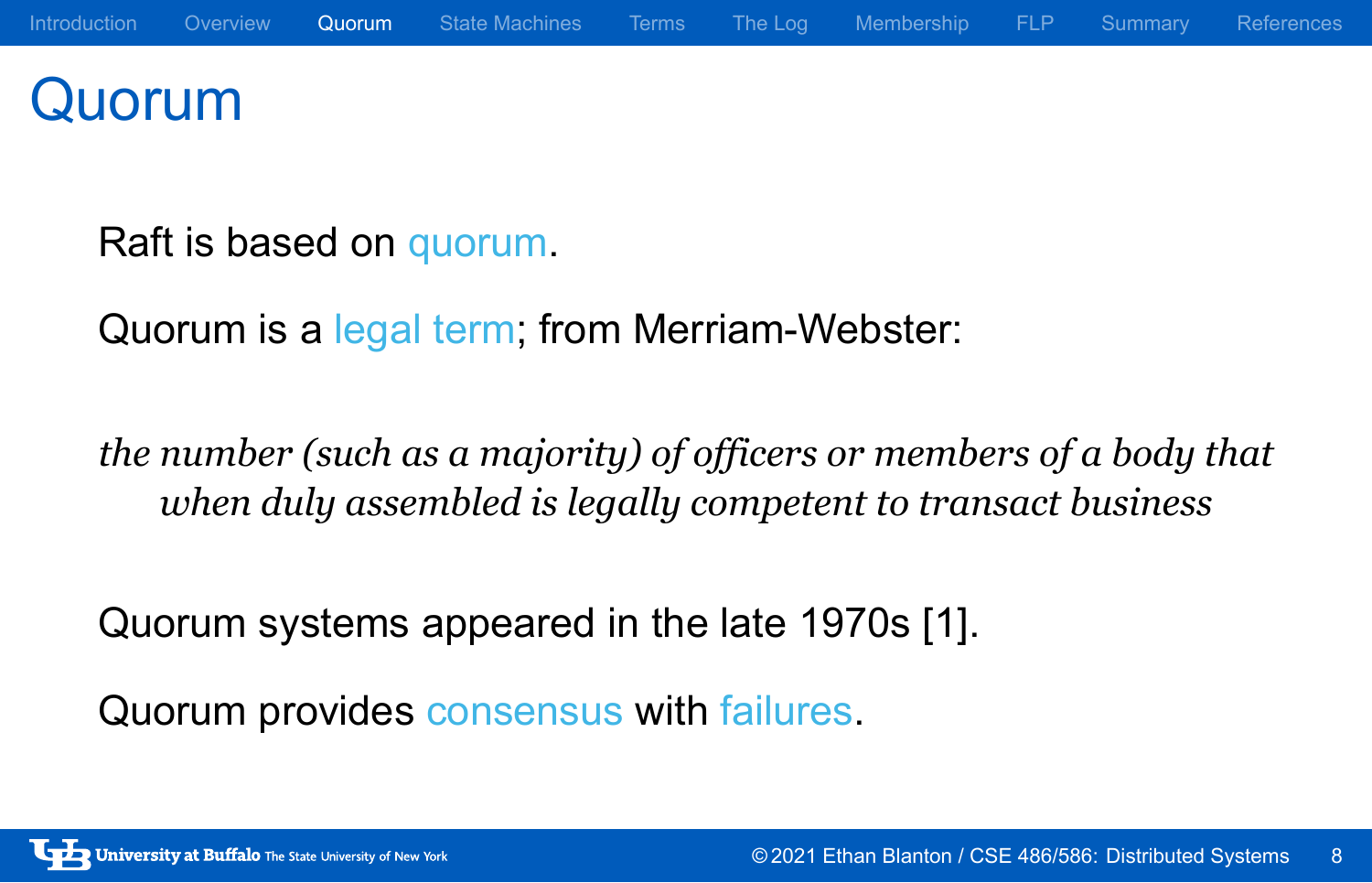### The Quorum Model

Quorum ensures that no two incompatible changes can be made.

It does this by requiring that some subset of processes agree.

Introduction Overview Quorum State Machines Terms The Log Membership FLP Summary References

Unlike other consensus we've seen, not all processes must agree.

A change that hasn't reached enough processes is provisional.

Any change that has reached enough processes is committed.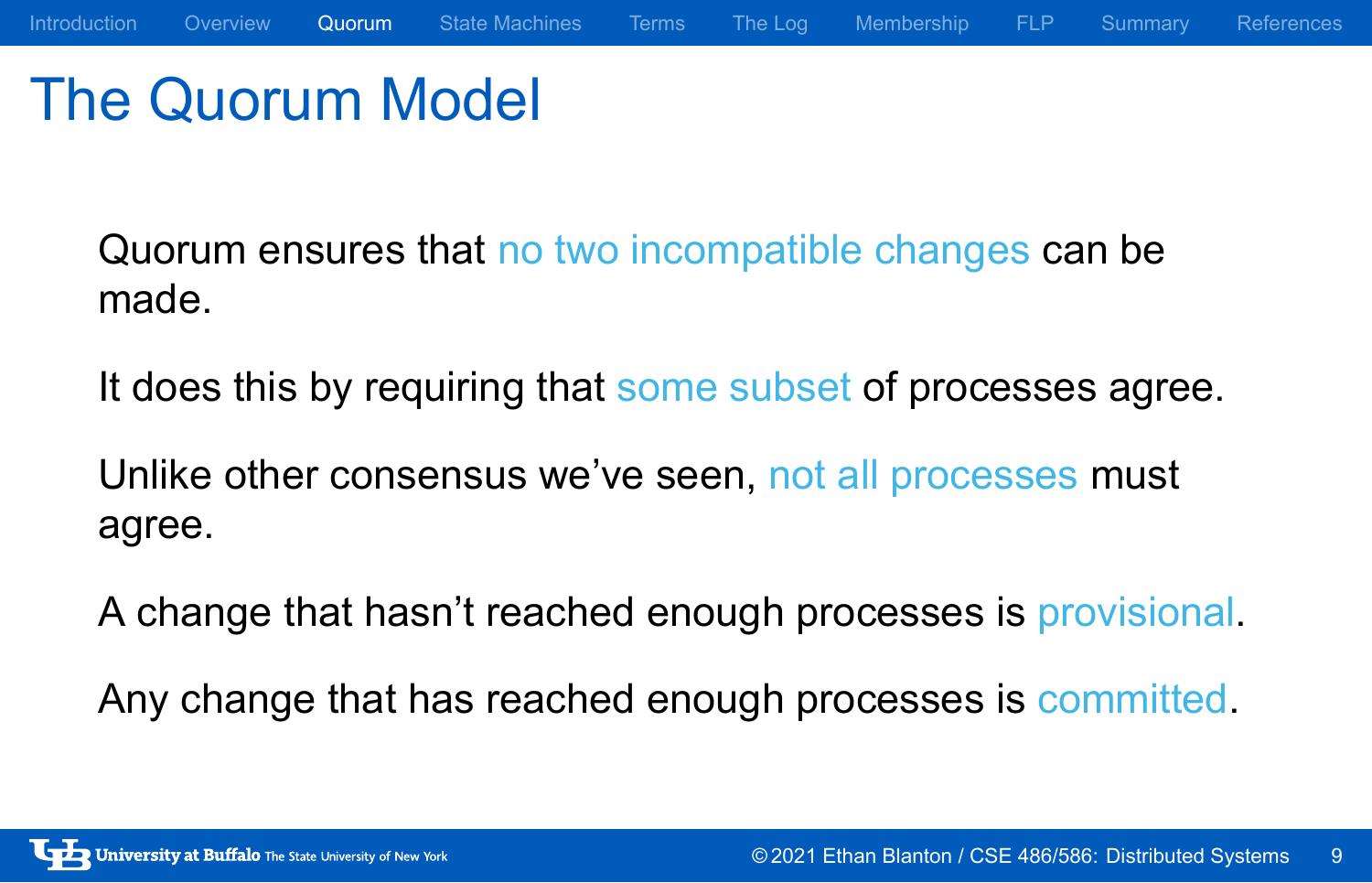## Achieving Quorum in Raft

Quorum is required in three places in Raft:

- **Election**
- Commitment
- **Membership changes**

For each of these actions, a quorum of servers must approve.

Introduction Overview Quorum State Machines Terms The Log Membership FLP Summary References

A quorum in Raft is 50% of servers + 1 server.

Servers can refuse only elections; others may be delayed.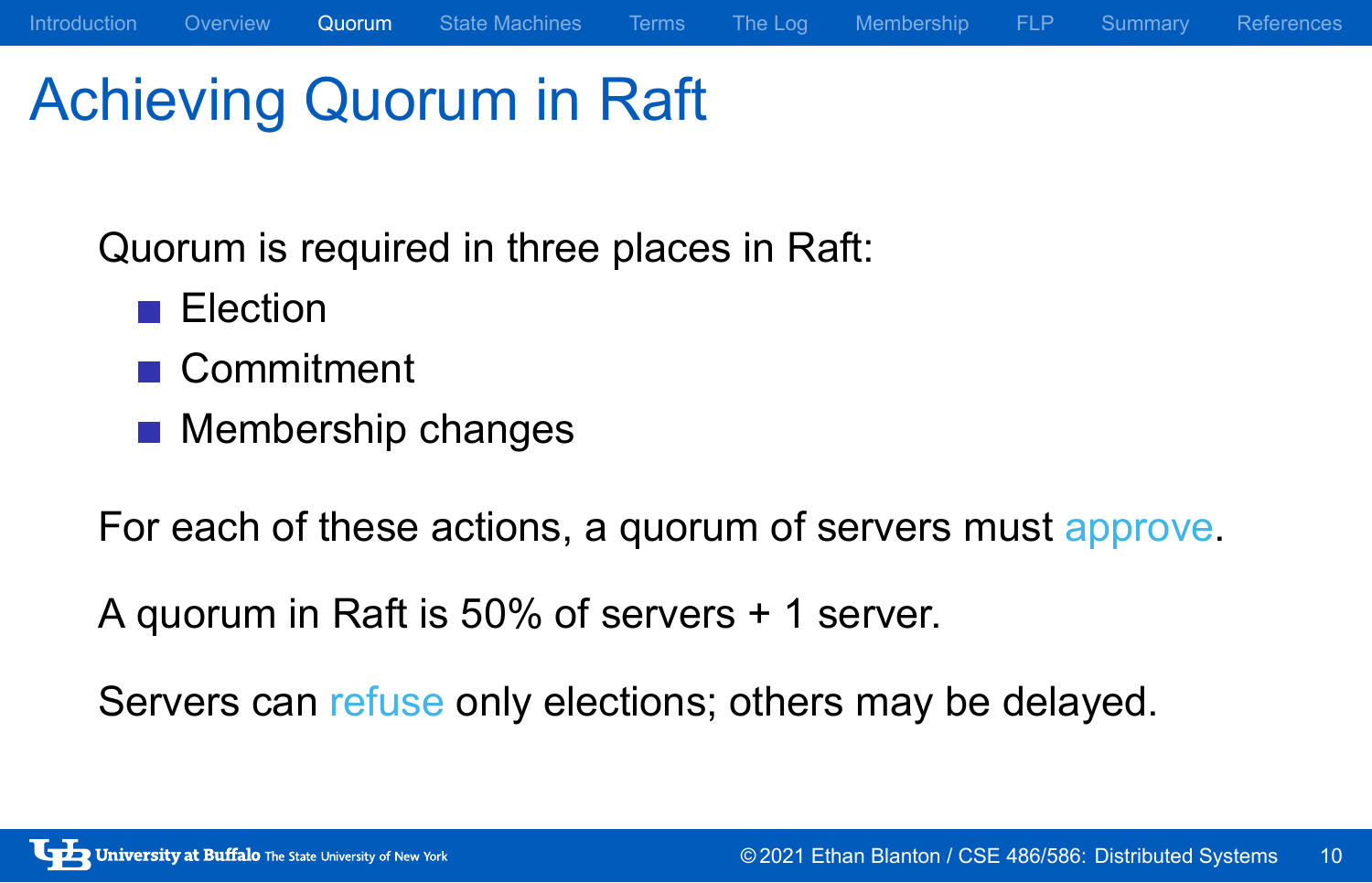## **Safety**

50% + 1 server ensures that a change is permanent if:

- No server "forgets" what it has done
- No more than half of the servers fail

By contradiction:

- Assume that 50% + 1 servers agree on *X*
- Assume that 50% + 1 servers agree on  $\neg X$
- Contradiction: At least one server agreed on *X ∪ ¬X*!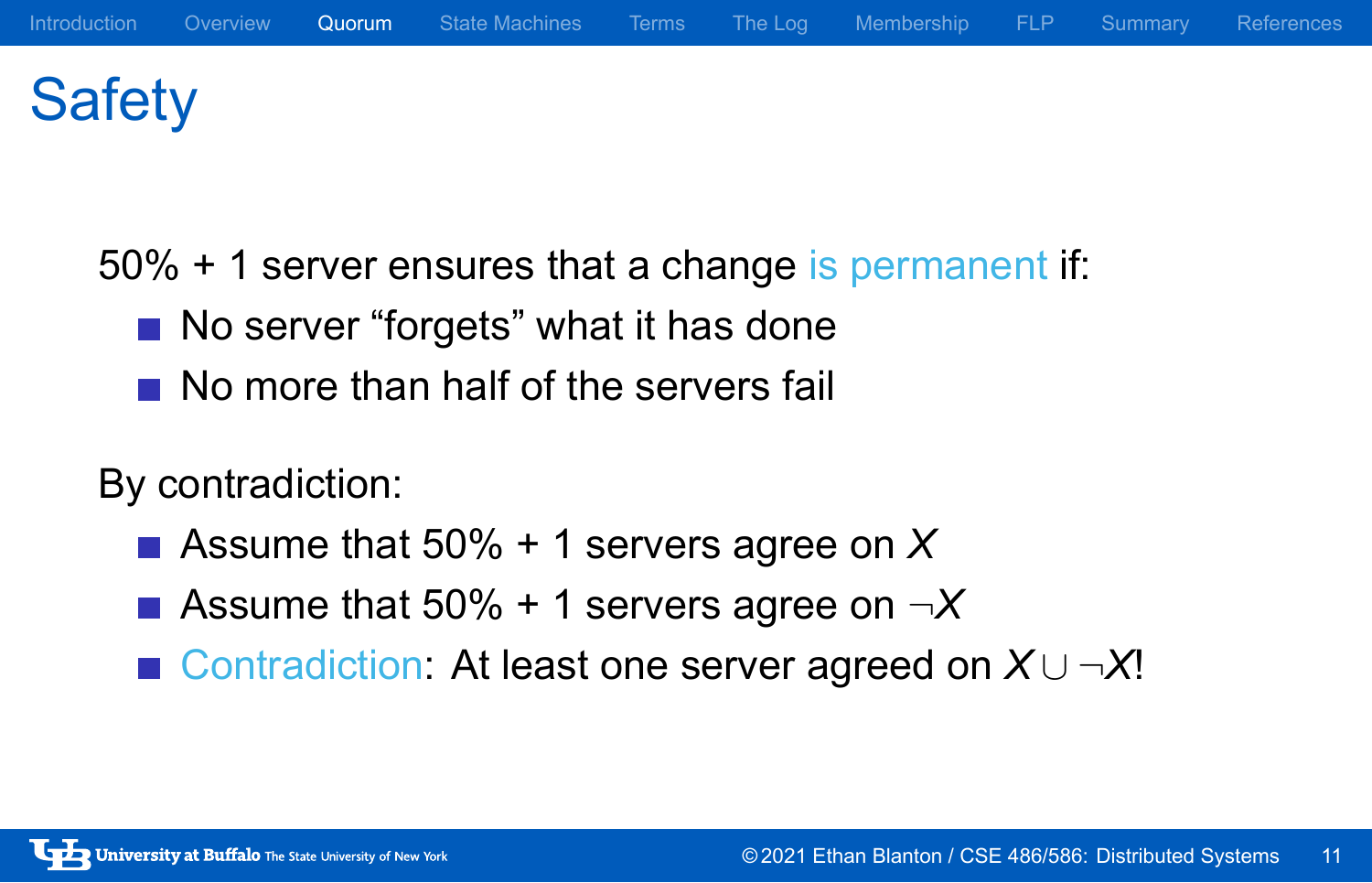## The Raft State Machine

Raft emulates a state machine. (This is common; recall Lamport Clocks [3].)

Every server replicates the state machine.

Raft is indifferent to the properties of the state machine.

It merely assumes that:

- There is some starting state
- Deterministic changes are made to that state as log entries are committed

Introduction Overview Quorum State Machines Terms The Log Membership FLP Summary References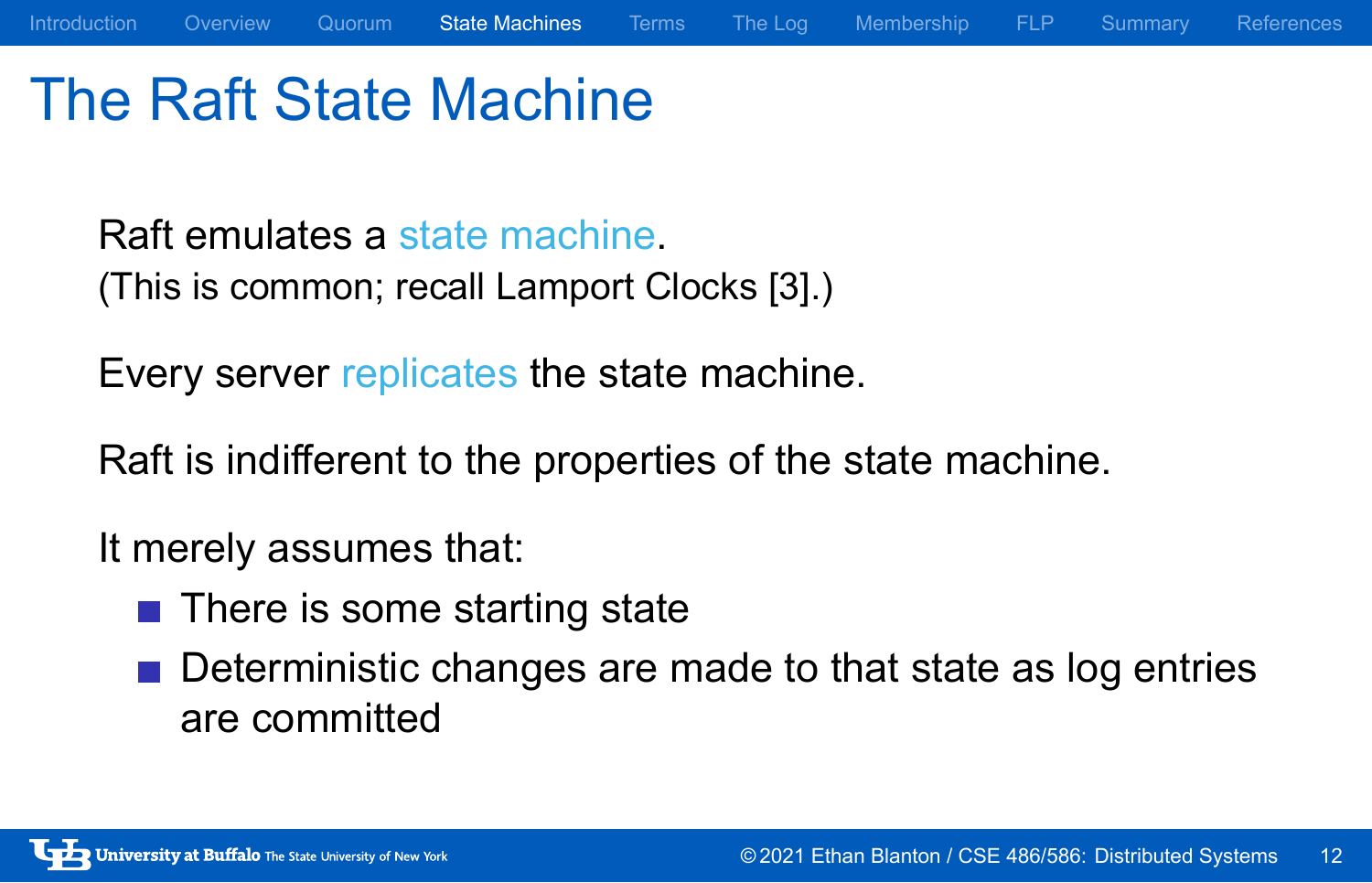## State Transitions

Notionally, every log entry is a state change.

Any server can replay its log to arrive at the current state.

If every server has the same log, every server has the same state.

We often think of state changes as assignments.

They can, however, be arbitrarily complex commands!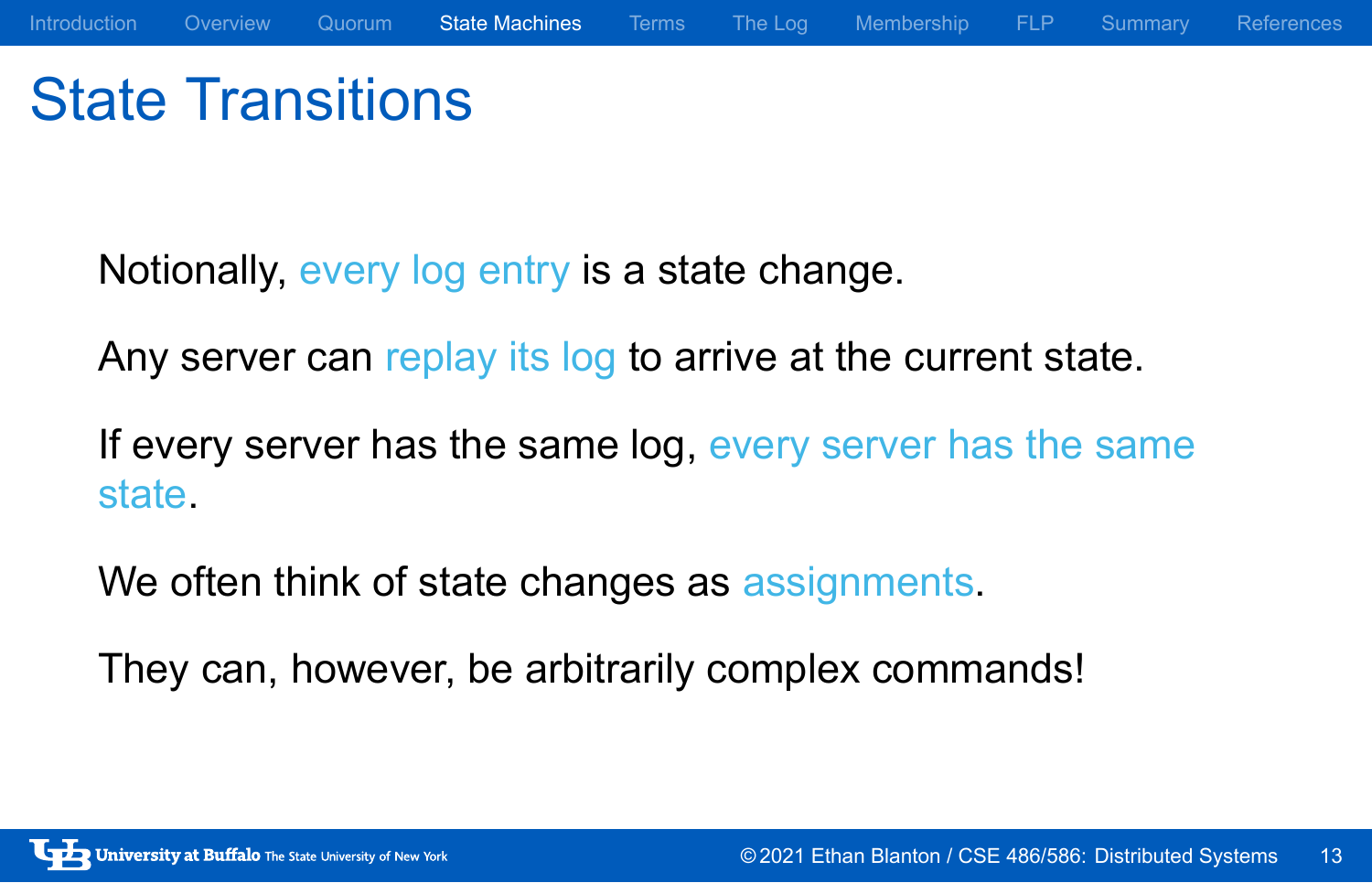## **Commitment**

- A log entry is committed once a quorum of servers records it.
- A committed entry will always persist, even with failure.
- If no more than 50% of servers fail, some server will record it.
- The rules of raft ensure that that server will propagate it.
- The set of committed states defines the consensus state.
- Uncommitted states may be different between servers.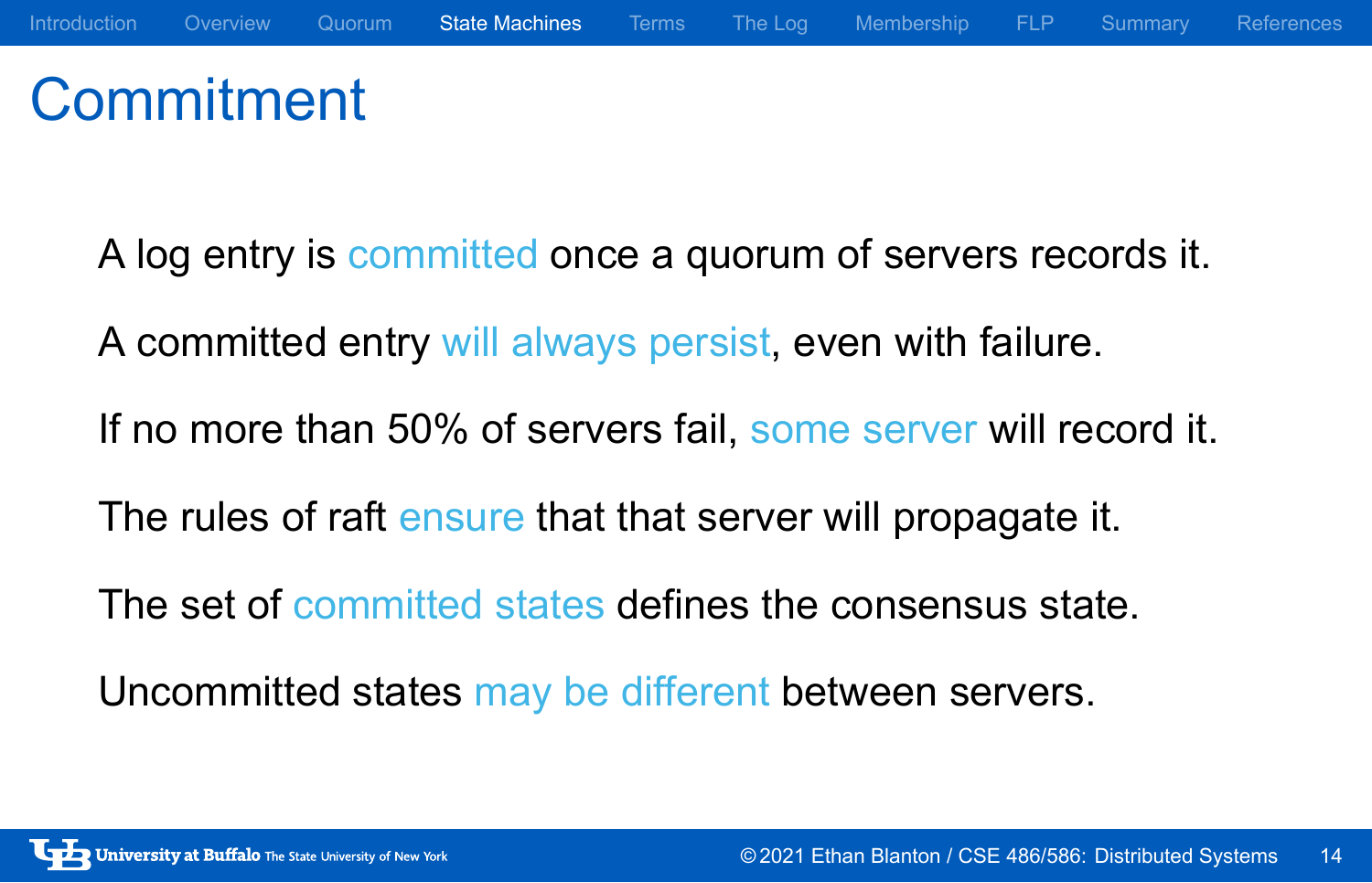## Leaders and Terms

Time is divided into terms in Raft.

Each term is the tenure of a leader.

- $\blacksquare$  It begins with election of the leader
- $\blacksquare$  It ends with (perceived) failure of the leader

Only one server can be leader at a time.

Only the leader can append to the log.

If a leader sees a term higher than its own, it becomes a follower.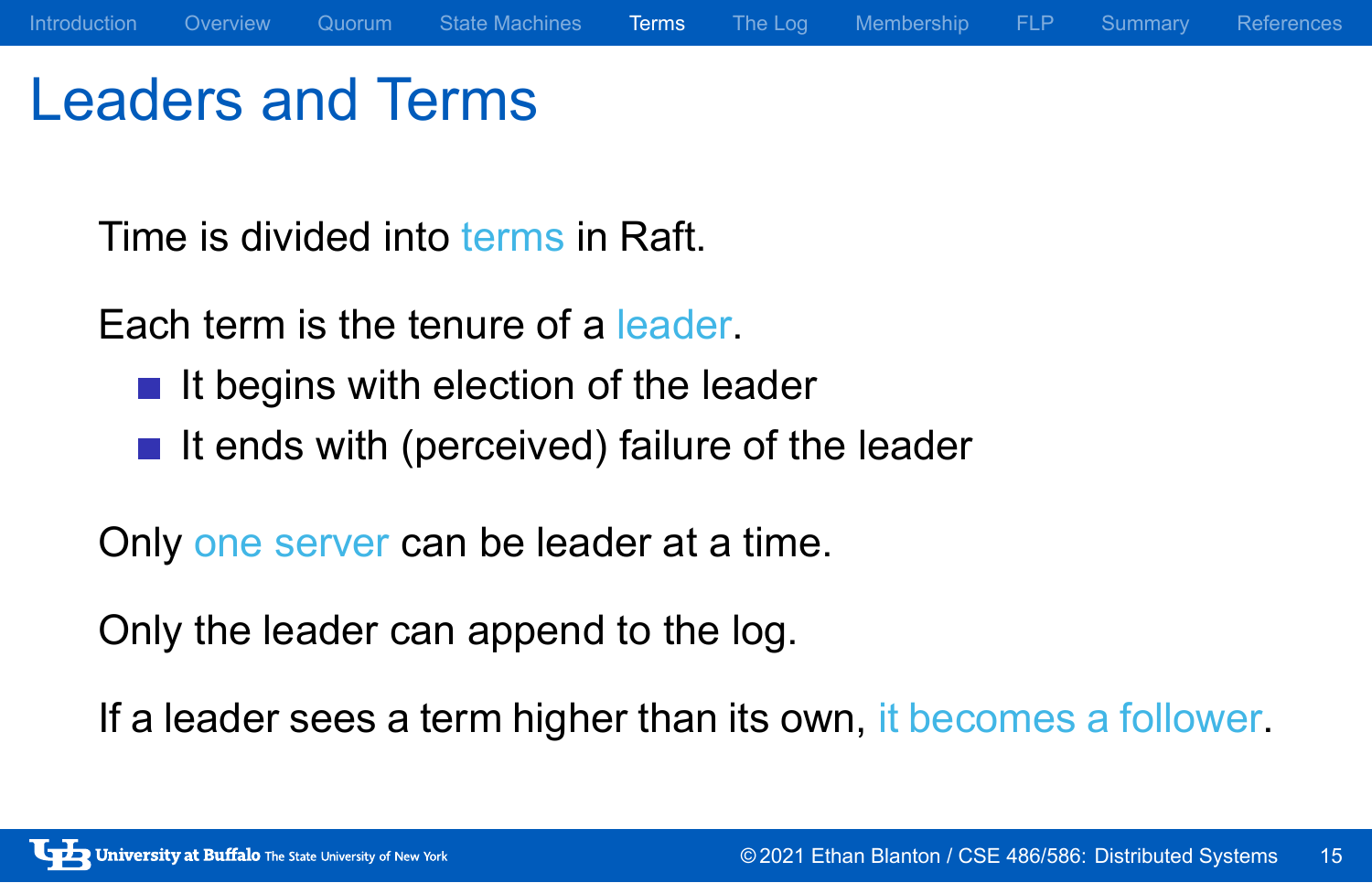The Logical Clock

Terms form a logical clock.

Each term is numbered.

Higher numbers replace lower numbers, with restrictions.

Any decisions made by the leader of term *T* following *S*:

- **Preserve every log entry committed as of the end of S**
- Are superseded by any decisions made in *U* following *T* subject to the same rules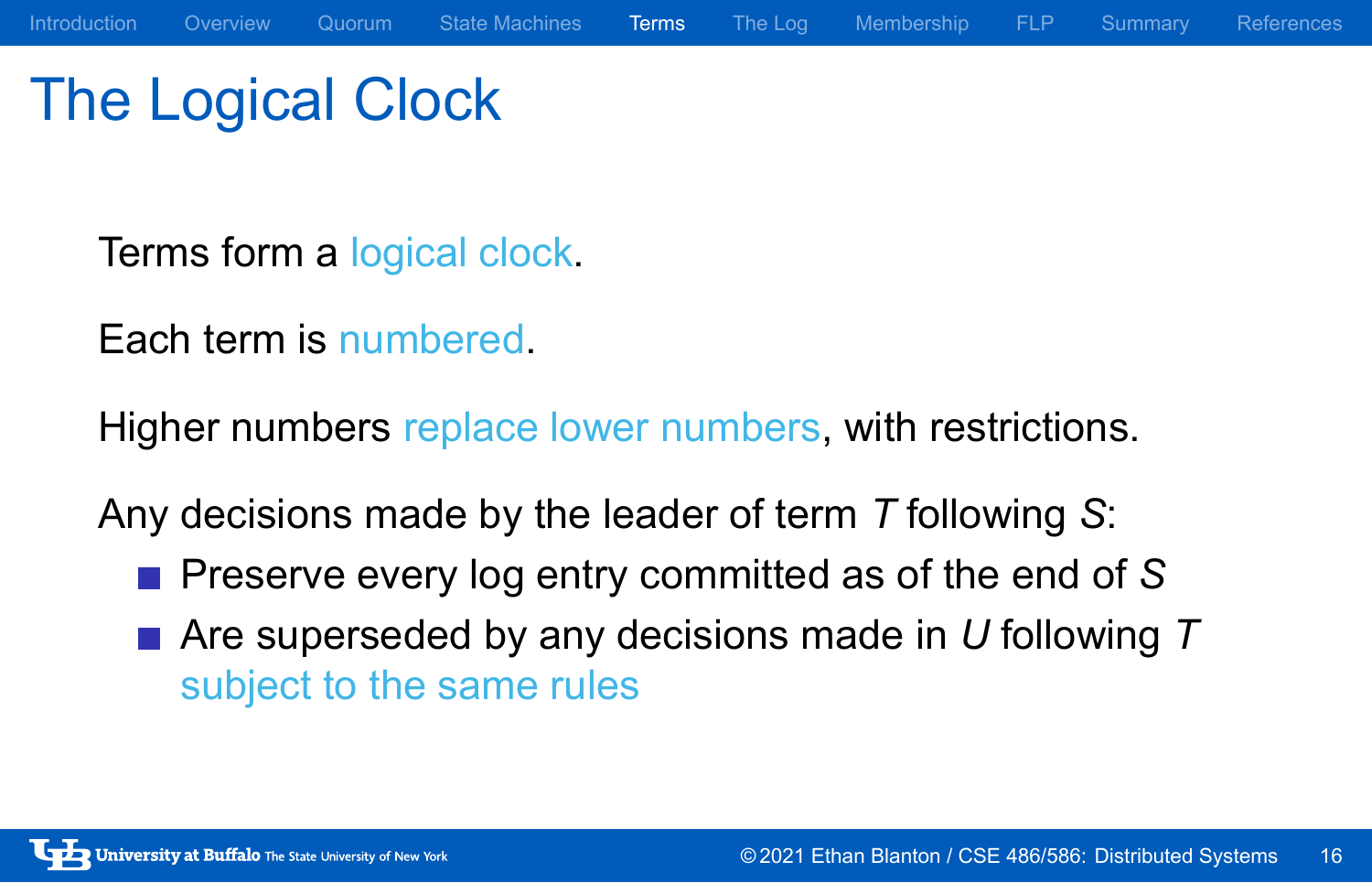## **Elections**

- After leader failure, one or more servers become candidates.
- Servers may vote for only one server per term.
- This means that no more than one server can win an election.
- It is possible that no server wins an election!
- In this case, the term will conclude with a new election.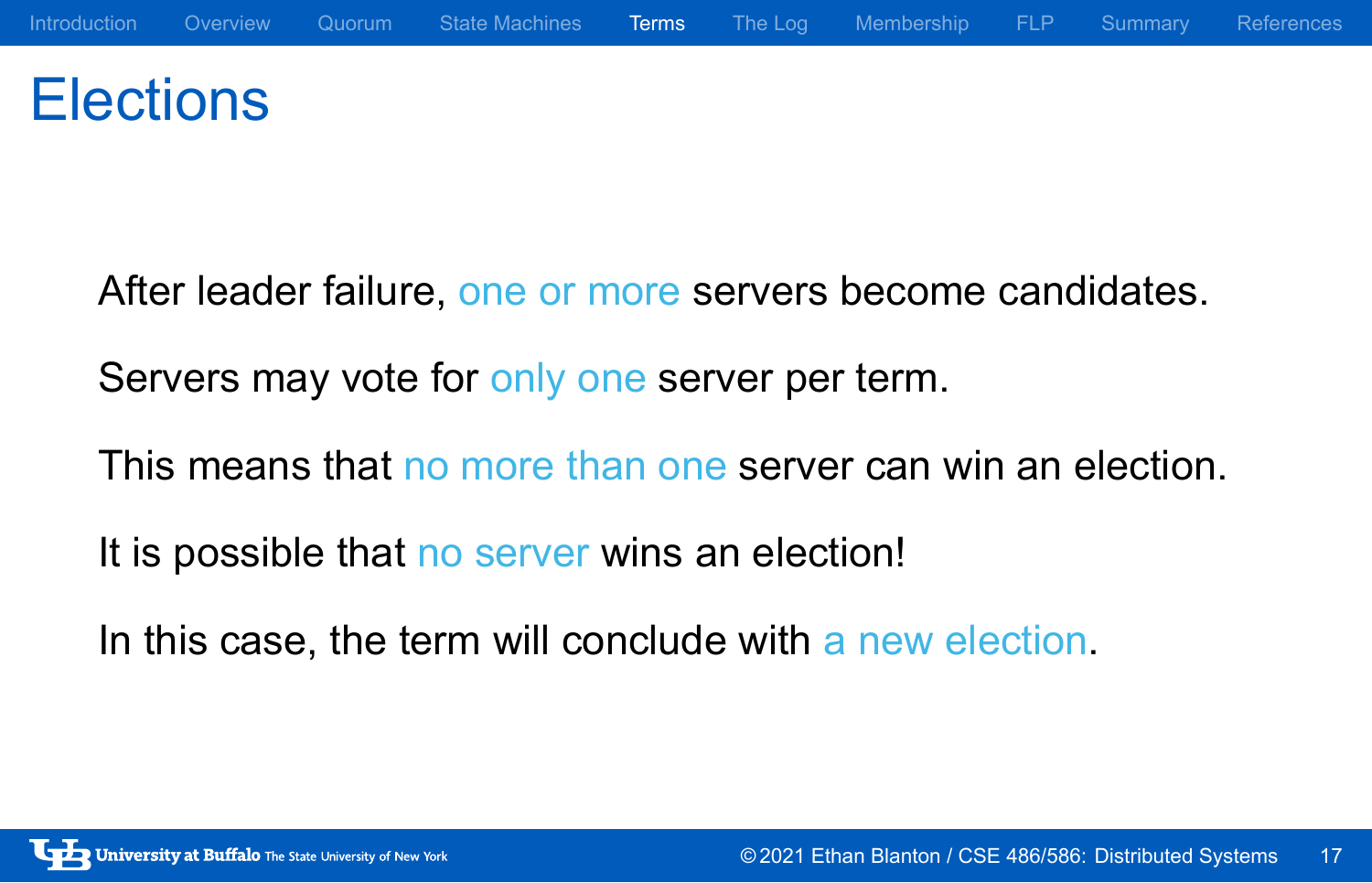## **Heartbeats**

The current leader sends a heartbeat to all servers.

It contains:

- The current term
- The first log entry the leader believes this server needs
- The previous log entry's index and term

If a follower does not hear a heartbeat within a timeout interval, it starts an election.

The election is for the next term.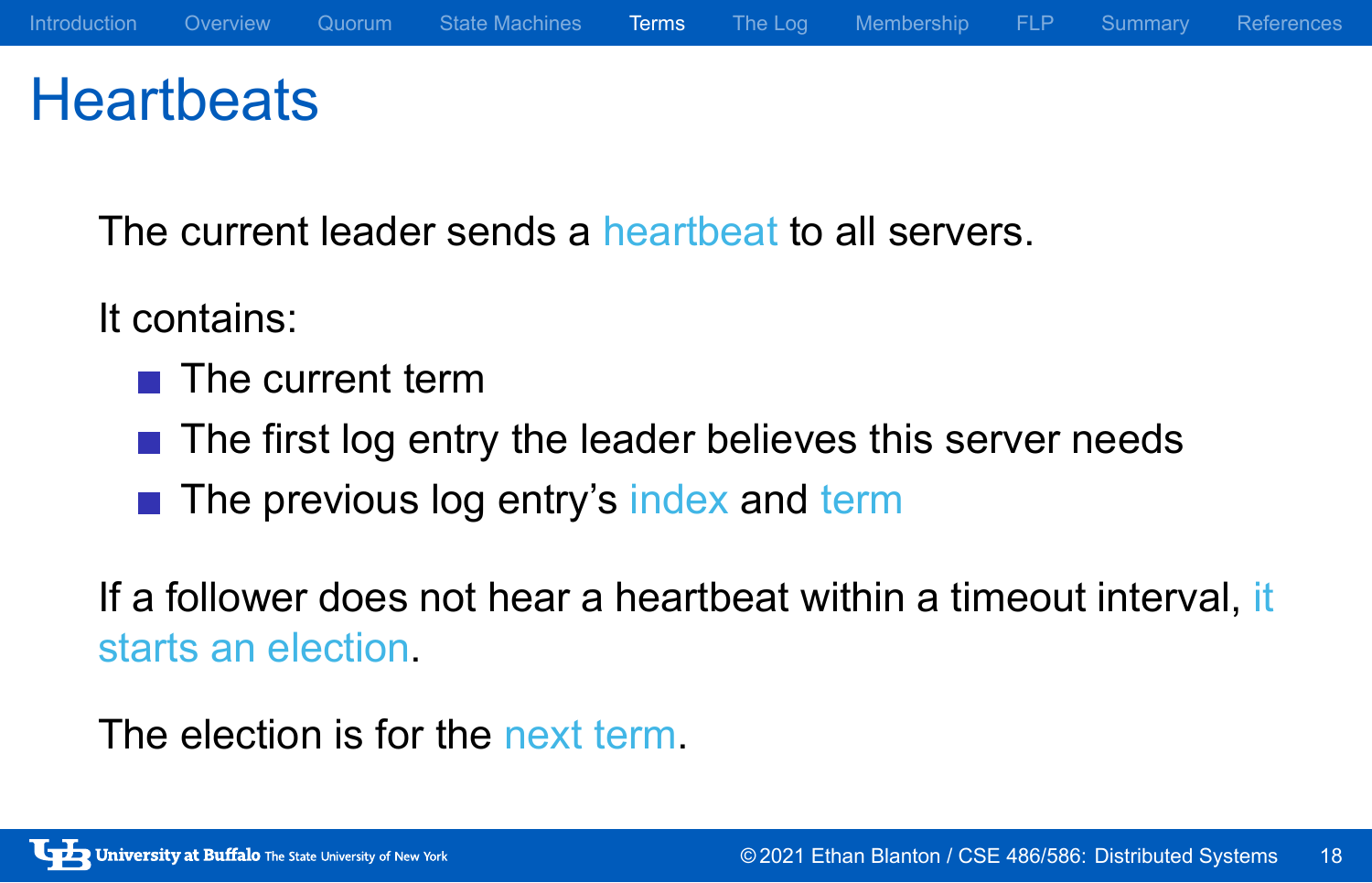## Starting an Election

A server that starts an election:

- $\blacksquare$  Immediately votes for itself
- Sends a message to every other server asking for votes
- Starts an election timer

The election ends when either:

- $\blacksquare$  The server receives a quorum of votes
- $\blacksquare$  The timer expires

In the first case, it starts sending heartbeats.

In the second, it starts another election.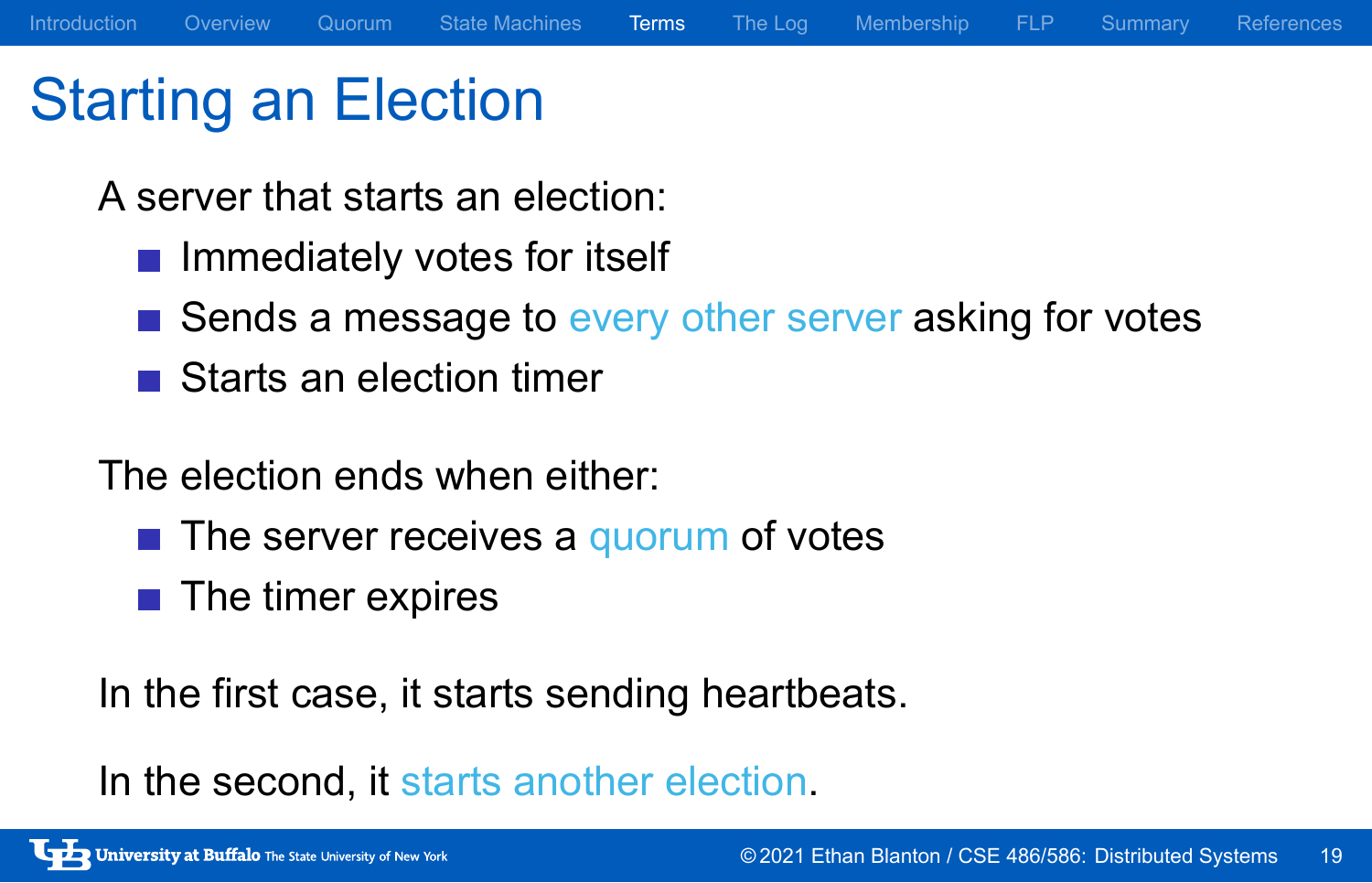# Voting

A server *A* will only vote for a server *B* if:

- *A* has not voted during this term
- *B*'s log is at least as up-to-date as *A*'s

A log is more up-to-date if:

- $\blacksquare$  It contains a later term
- $\blacksquare$  It ends with the same term but is longer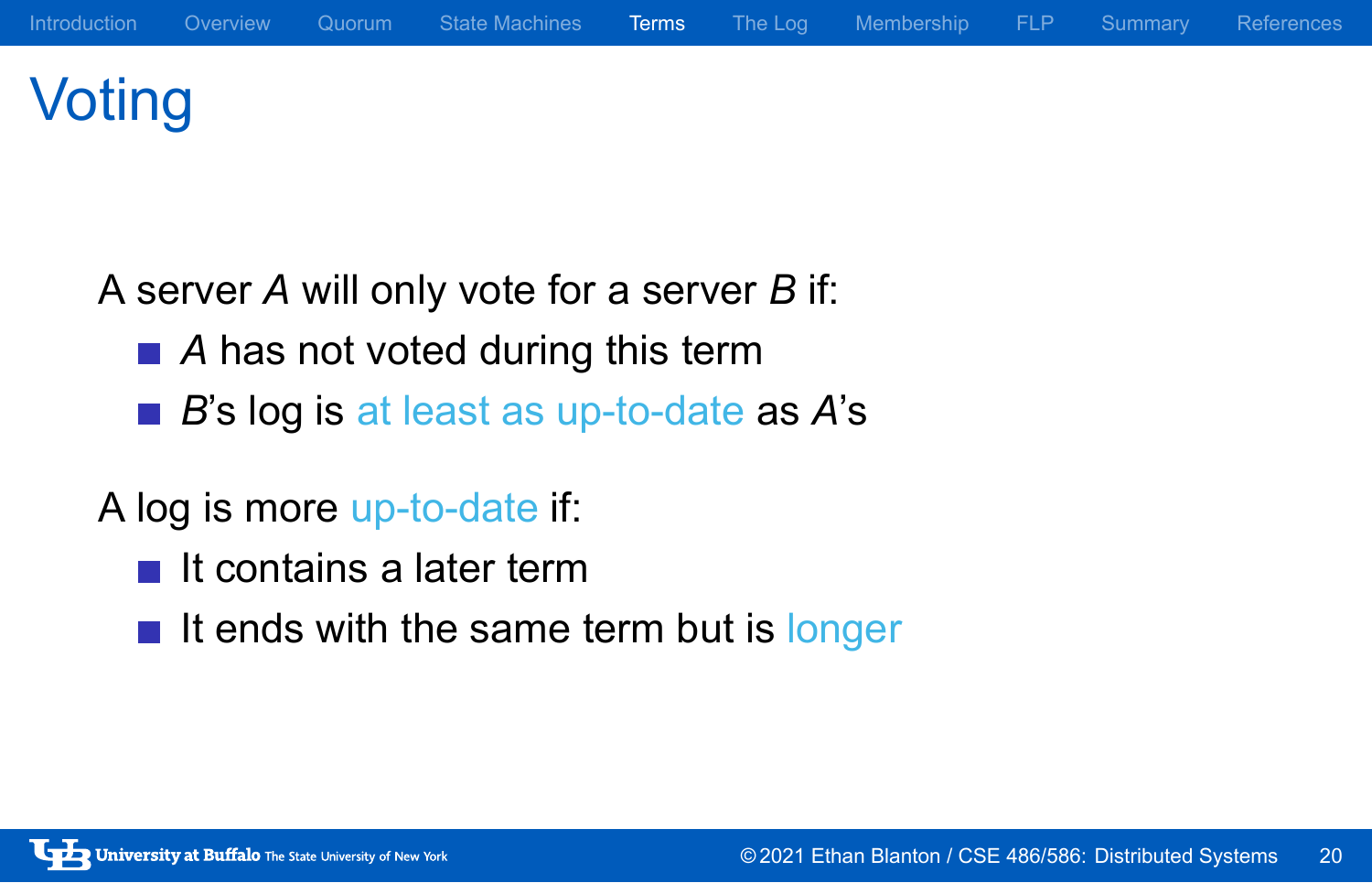# Election Safety

These rules guarantee that the elected leader:

- Knows about every committed log entry
	- More than half of the servers voted for it
	- $\blacksquare$  It was at least as up-to-date as the servers that voted for it
- $\blacksquare$  Is unique in a given term
	- More than half the servers voted for it
	- Servers vote only once per term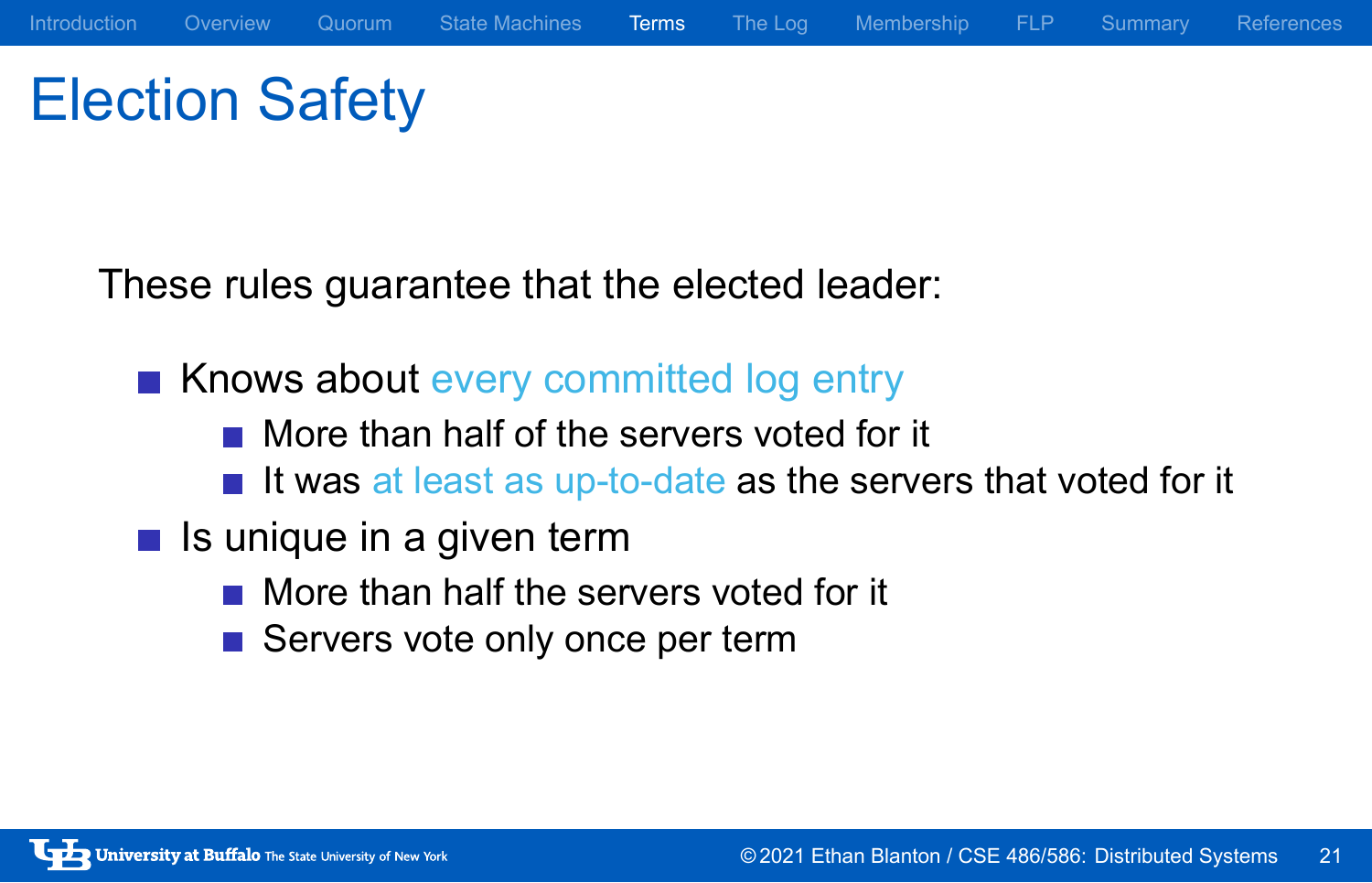# Log Management

Only the elected leader can append to the log.

Requests for state change are submitted by clients.

The leader confirms the request only once the entry commits.

Introduction Overview Quorum State-Machines Terms The Log Membership FLP Summary References

An entry may not be on all servers when the leader confirms.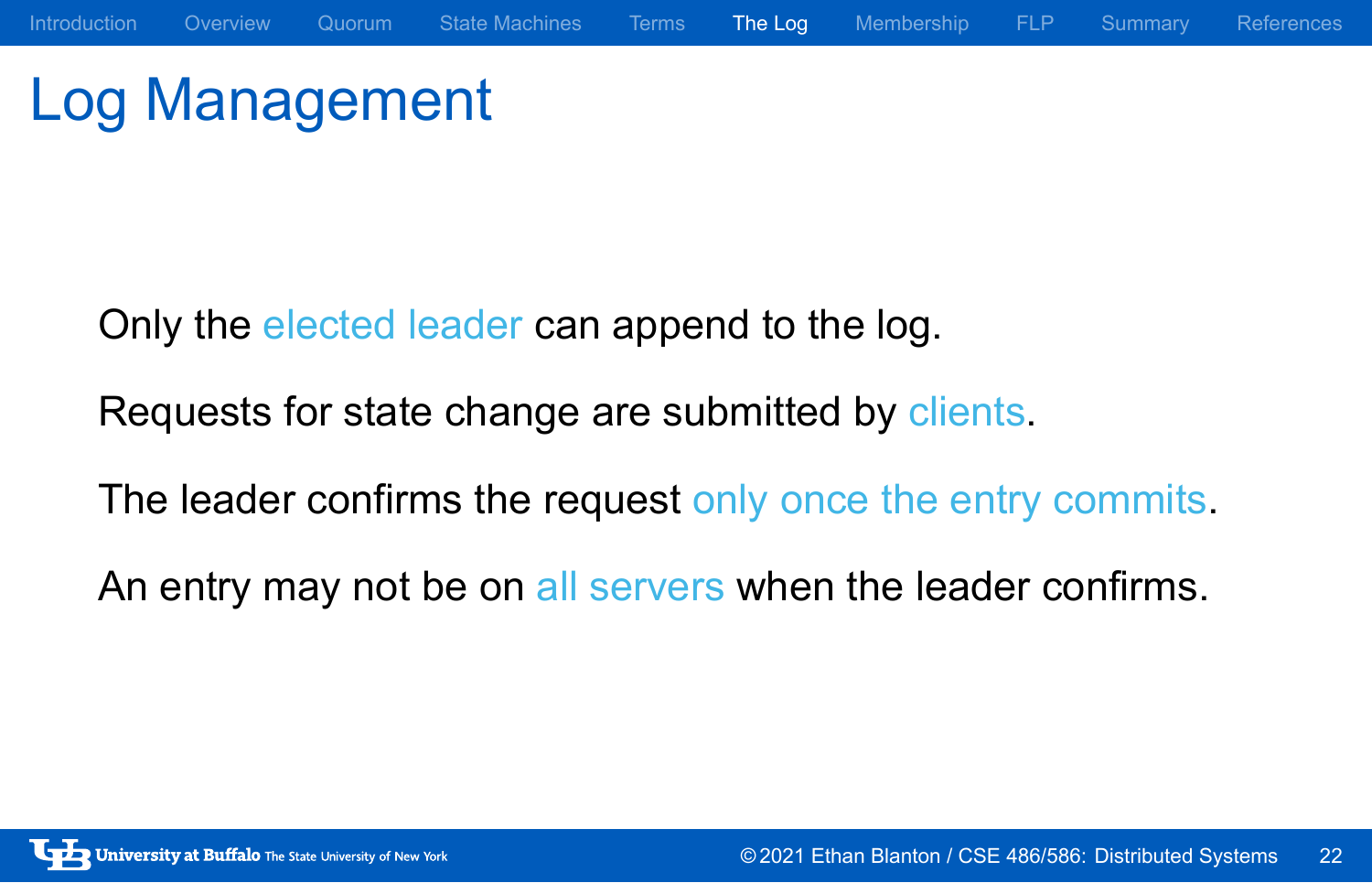## Appending an Entry

To append an entry:

- 1. A client request arrives at the leader
- 2. The leader sends the entry to every up-to-date server
- 3. When the entry commits, the leader confirms to the client

Introduction Overview Quorum State Machines Terms The Log Membership FLP Summary References

4. Updates are retried until every server eventually commits

The highest committed index is on every heartbeat.

Servers apply committed entries to their state machine.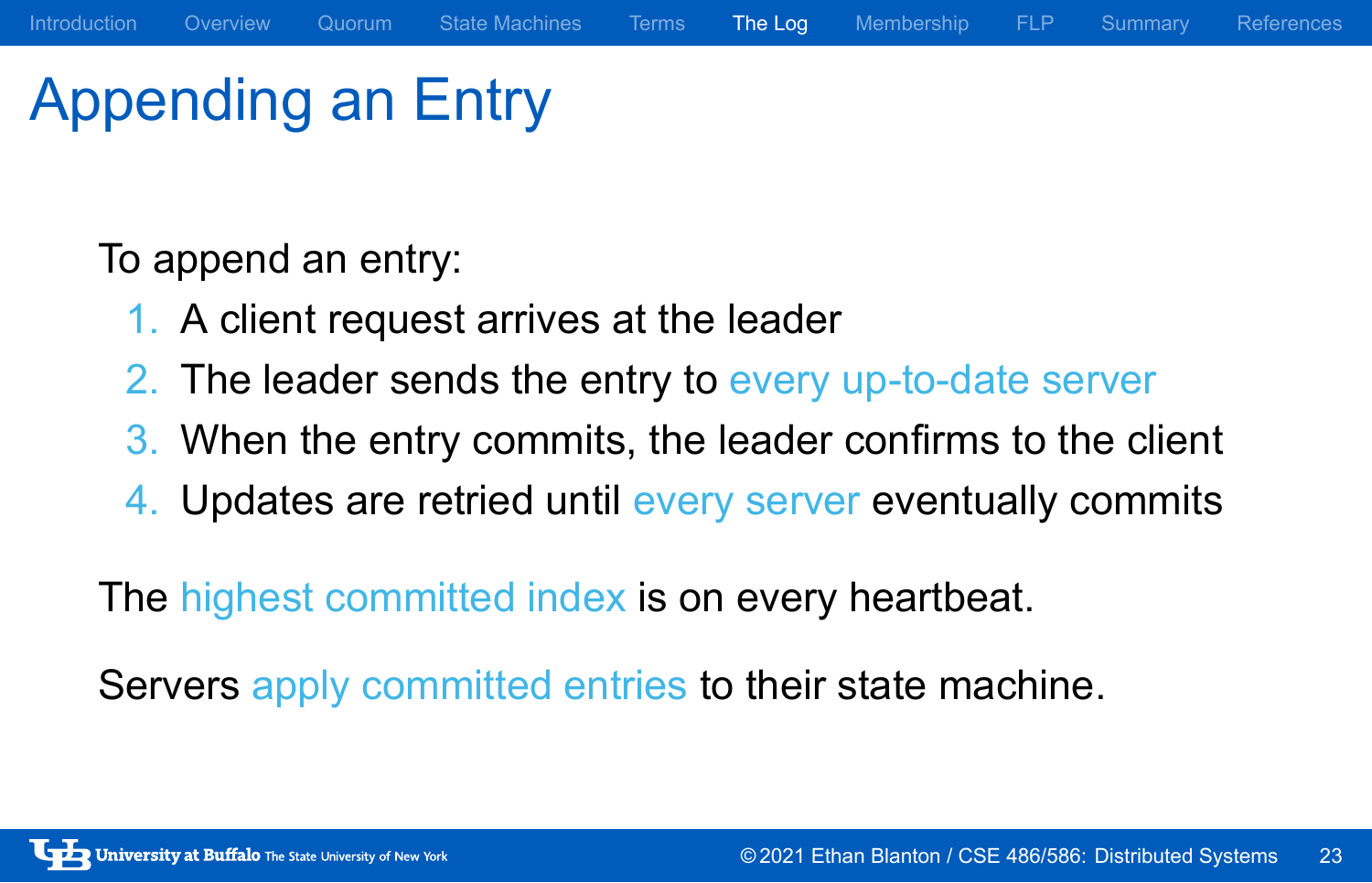## **Commitment**

An entry commits when either:

- $\blacksquare$  It propagates to a quorum within the term it is proposed
- $\blacksquare$  It is in a leader's log when a later entry is committed

If an entry fails to commit during its term, it may be lost.

When the leader learns that an entry commits, it updates its heartbeat.

Safety does not depend on any server hearing that heartbeat!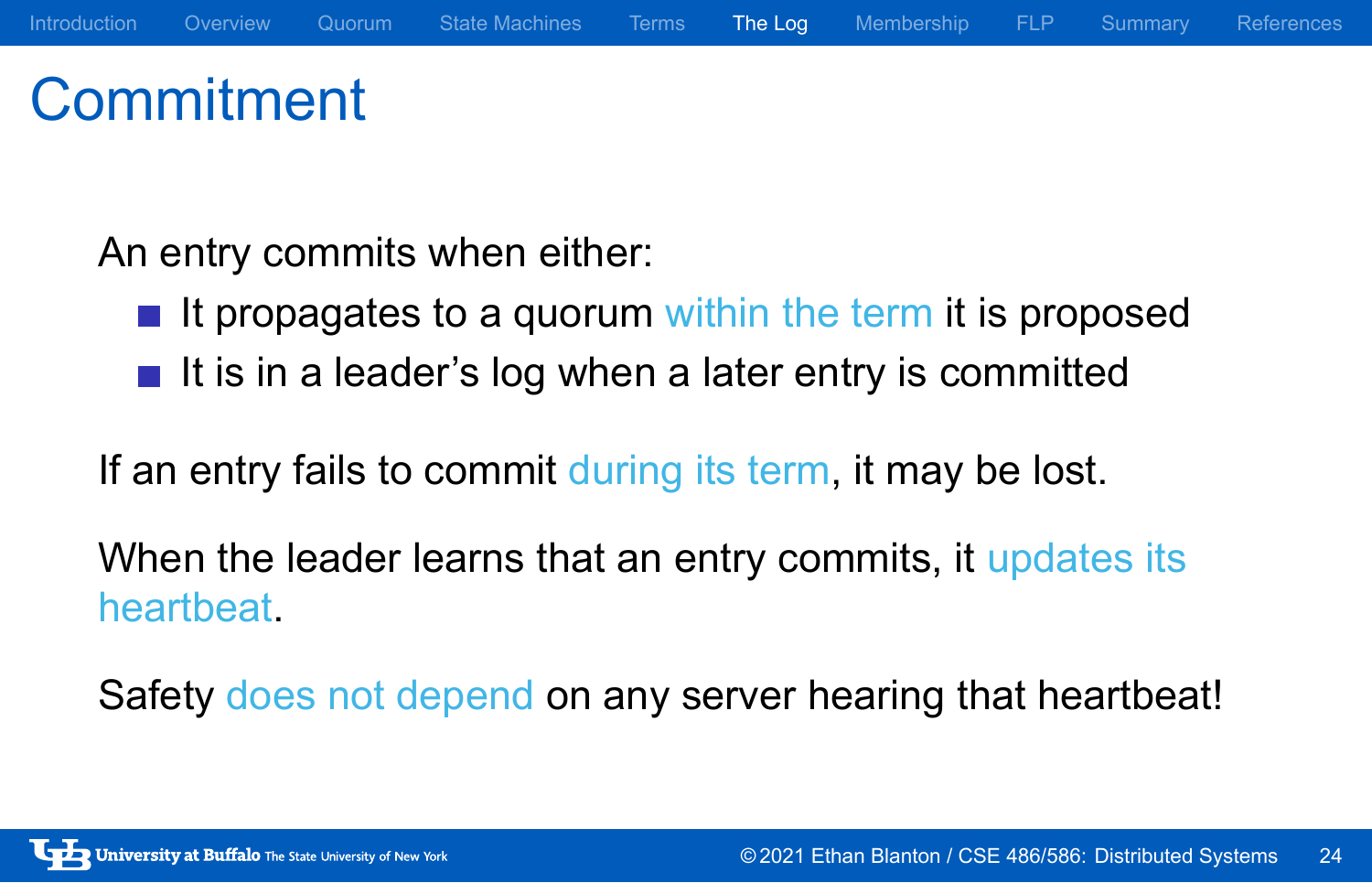## Primacy of the Leader

When a leader is elected, it starts appending to its own log.

Introduction Overview Quorum State Machines Terms The Log Membership FLP Summary References

Other servers may:

- Have newer log entries
- **Be missing log entries**
- Have both newer and missing log entries

All newer log entries on other servers must be:

- **Uncommitted**
- $\blacksquare$  From earlier terms

The new leader's log becomes the canonical log.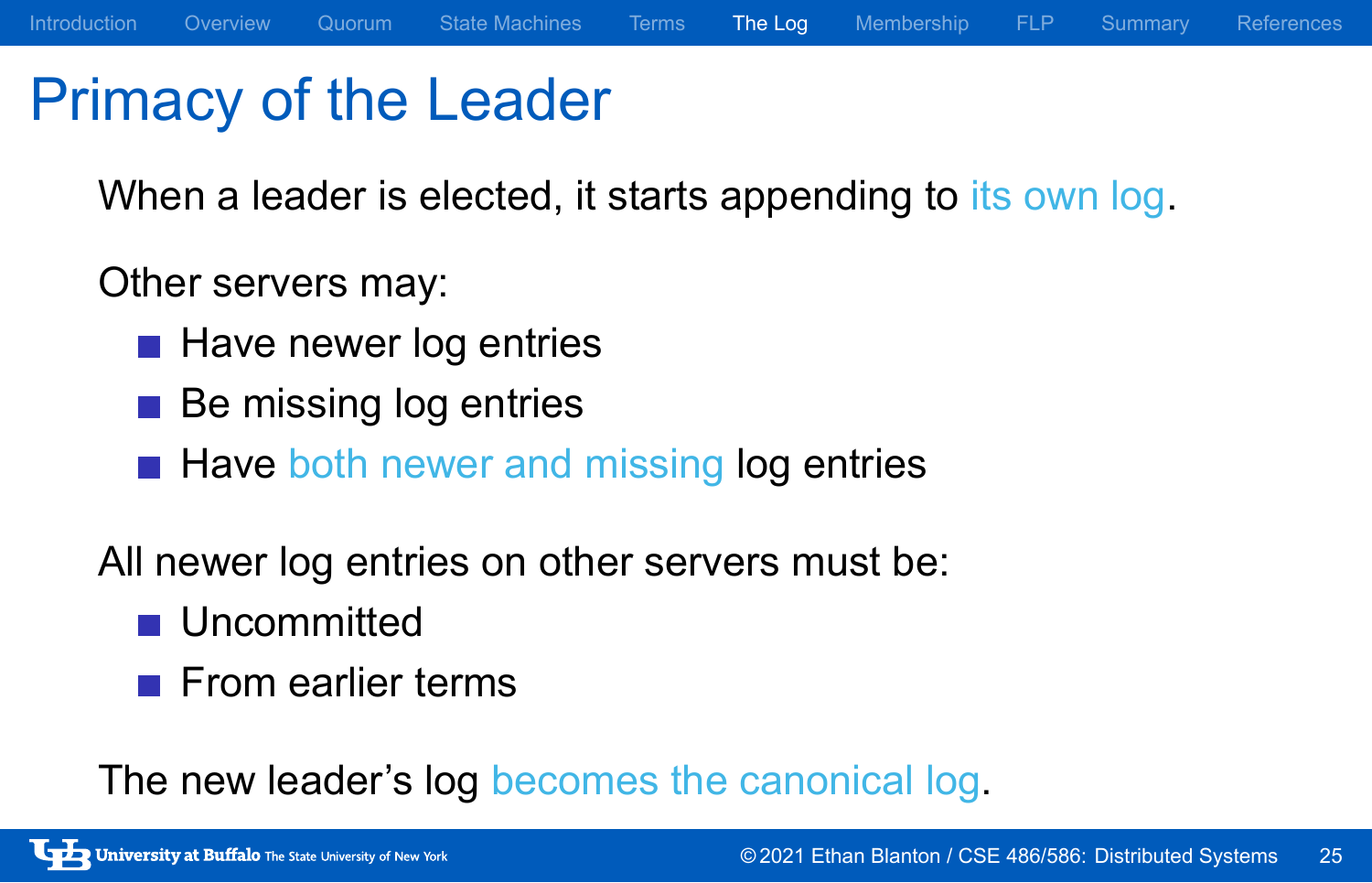## Processing Heartbeats

Recall that heartbeats contain:

- $\blacksquare$  The current term
- The newest entry the leader believes a server needs

Introduction Overview Quorum State Machines Terms The Log Membership FLP Summary References

 $\blacksquare$  The previous entry's term and index

A server applies the update if:

- $\blacksquare$  Its current term is no larger than the heartbeat
- $\blacksquare$  It has a log entry with the index and term of the heartbeat's predecessor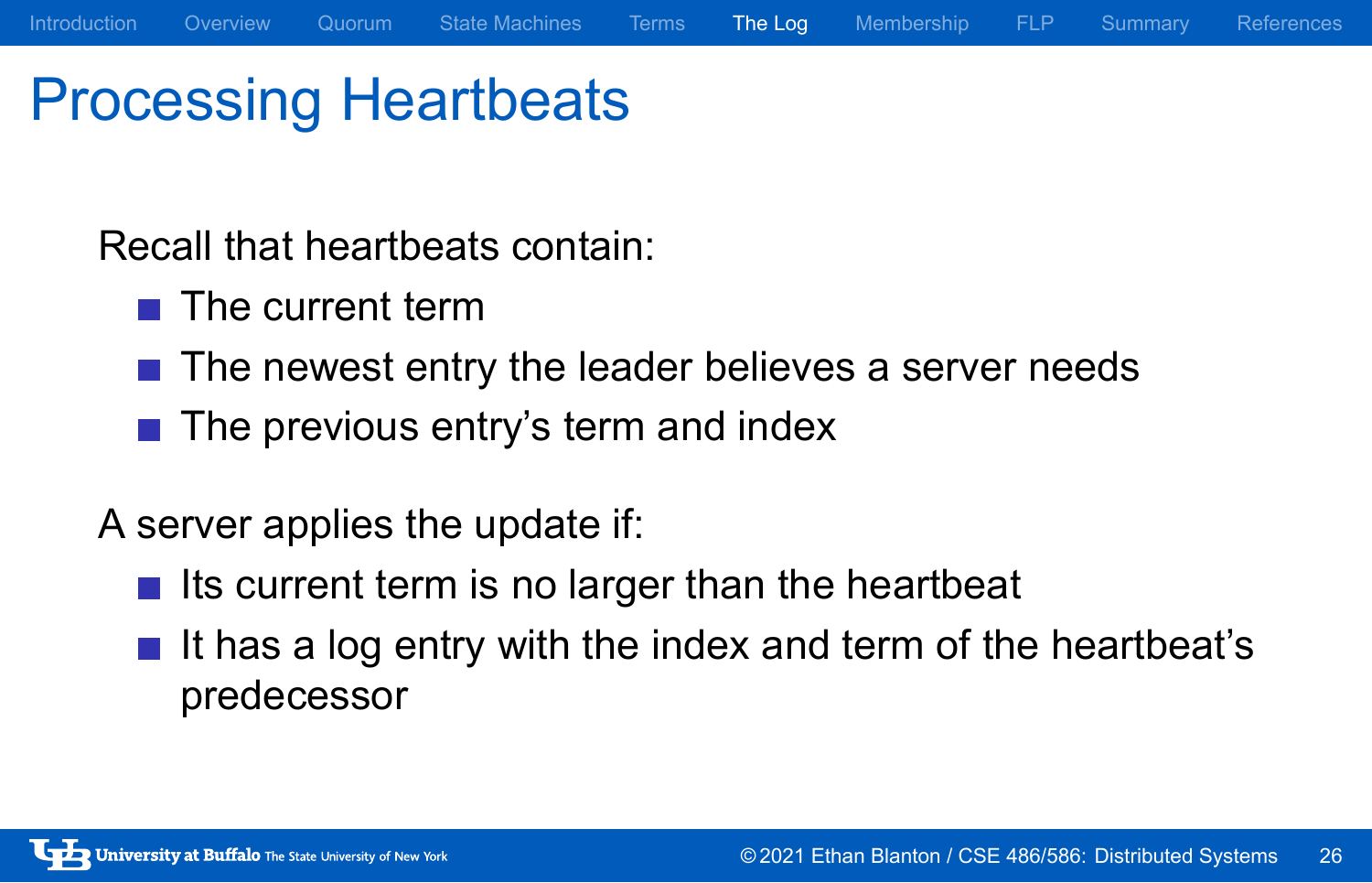## Newer Entries

If a server has newer entries than an accepted heartbeat

- **They must not have achieved quorum**
- They are not committed

Therefore they can be discarded.

The server will replace all later entries with the new entry.

Received: Index 2 Term 3 PrevTerm 1 Old:  $1122$ New:  $113$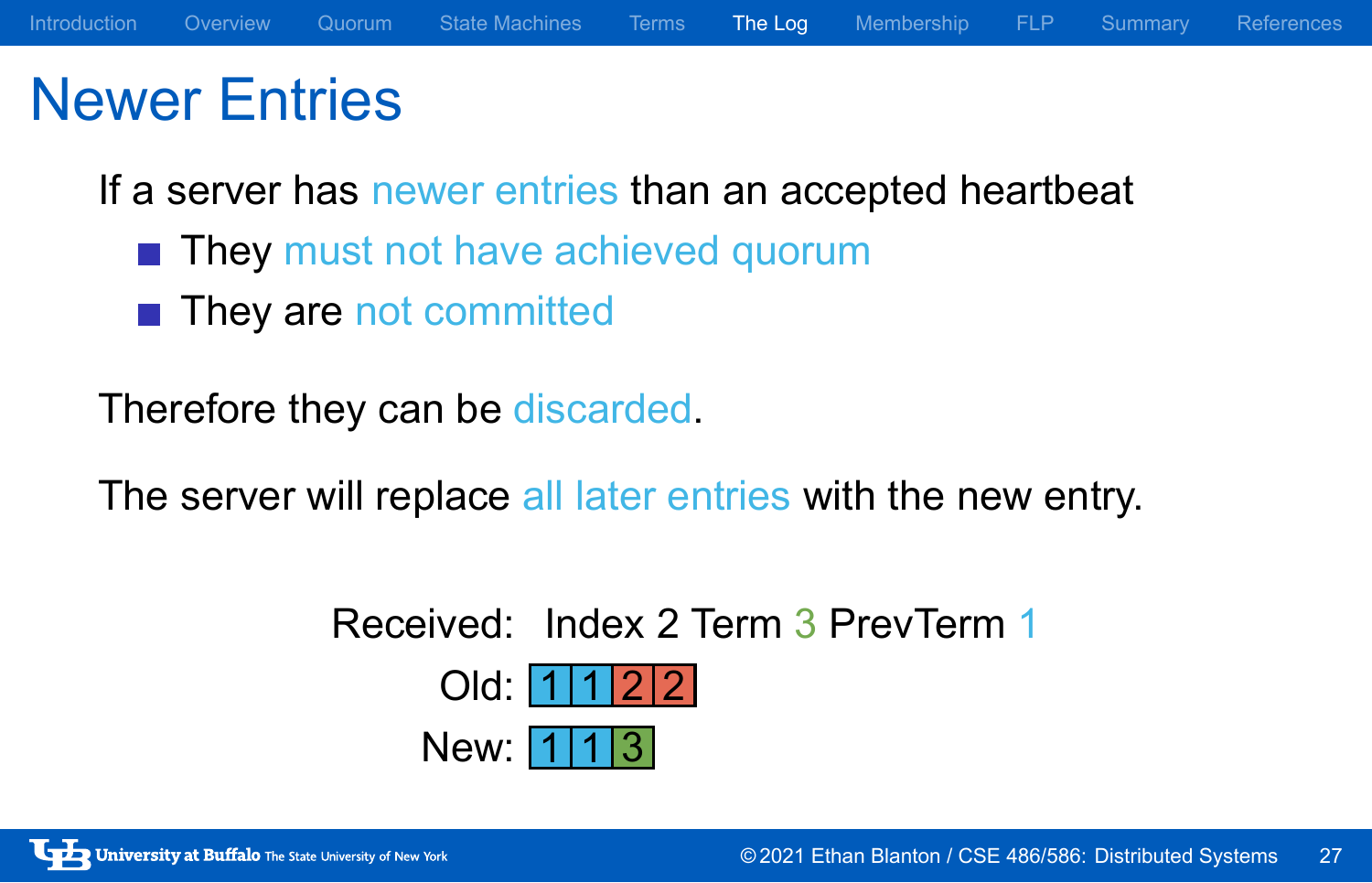## Missing Entries

If a server does not know the predecessor of a heartbeat:

- $\blacksquare$  It rejects the heartbeat
- The leader backs up one entry

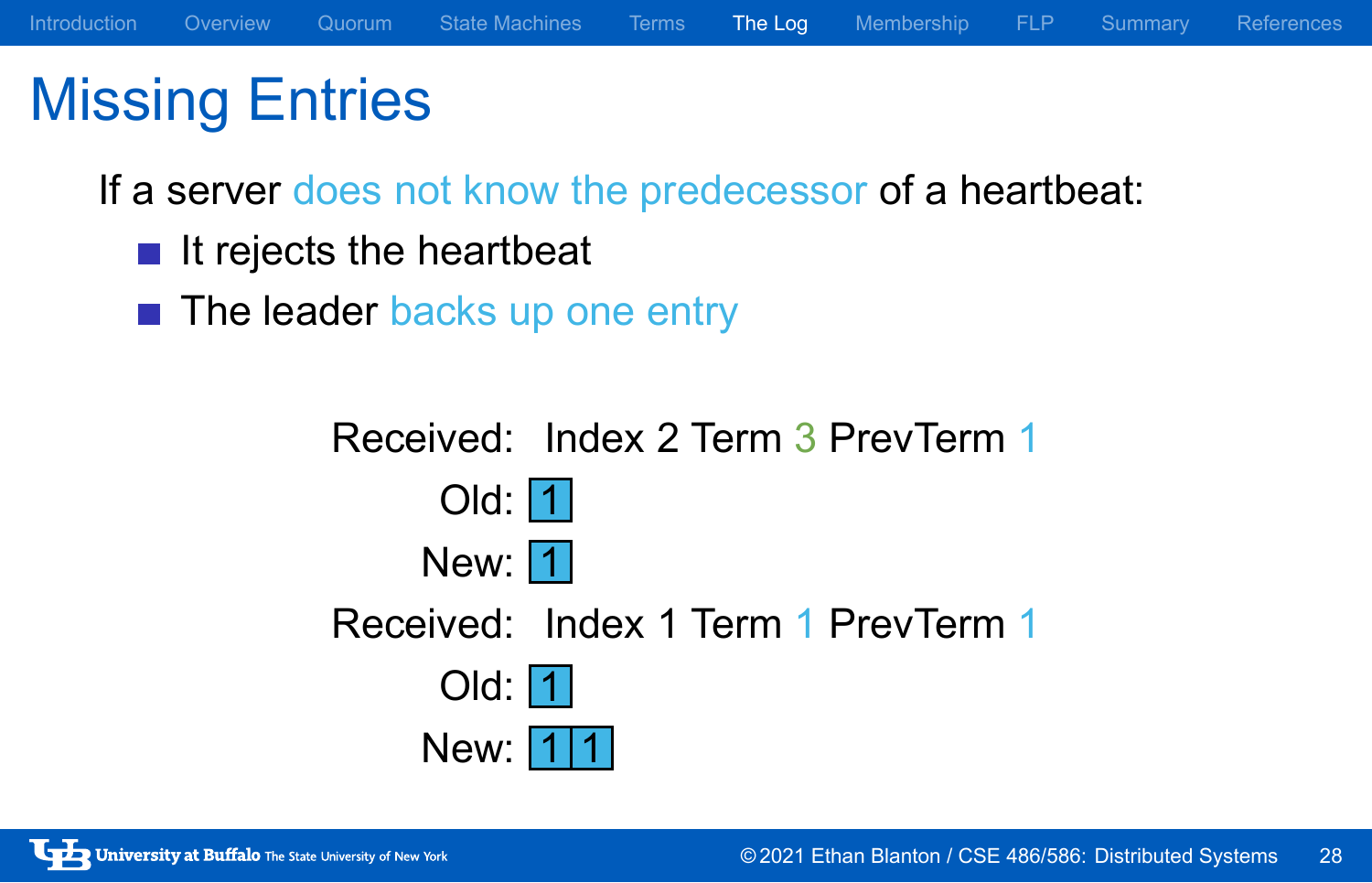# **Safety**

Election rules ensure that the leader knows every committed entry.

The leader always sends the term of the previous entry.

The leader only proposes one entry at any index.

The leader's history replaces any conflicting entries.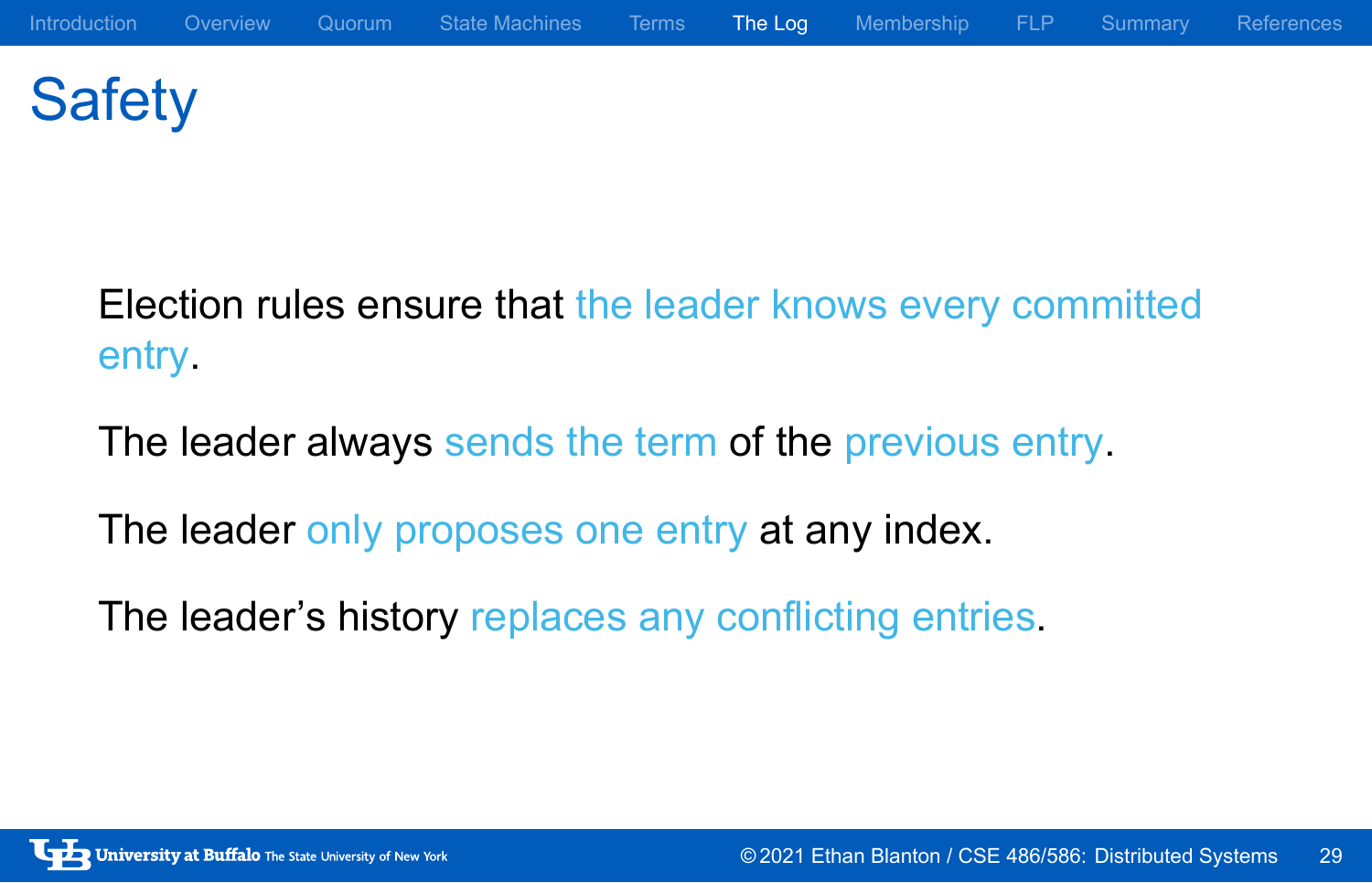# Configuration Changes

Raft maintains membership as a configuration of servers.

Introduction Overview Quorum State Machines Terms The Log Membership FLP Summary References

Changing configurations requires:

- A quorum of the old configuration
- A quorum of the new configuration

Configuration changes are special log entries.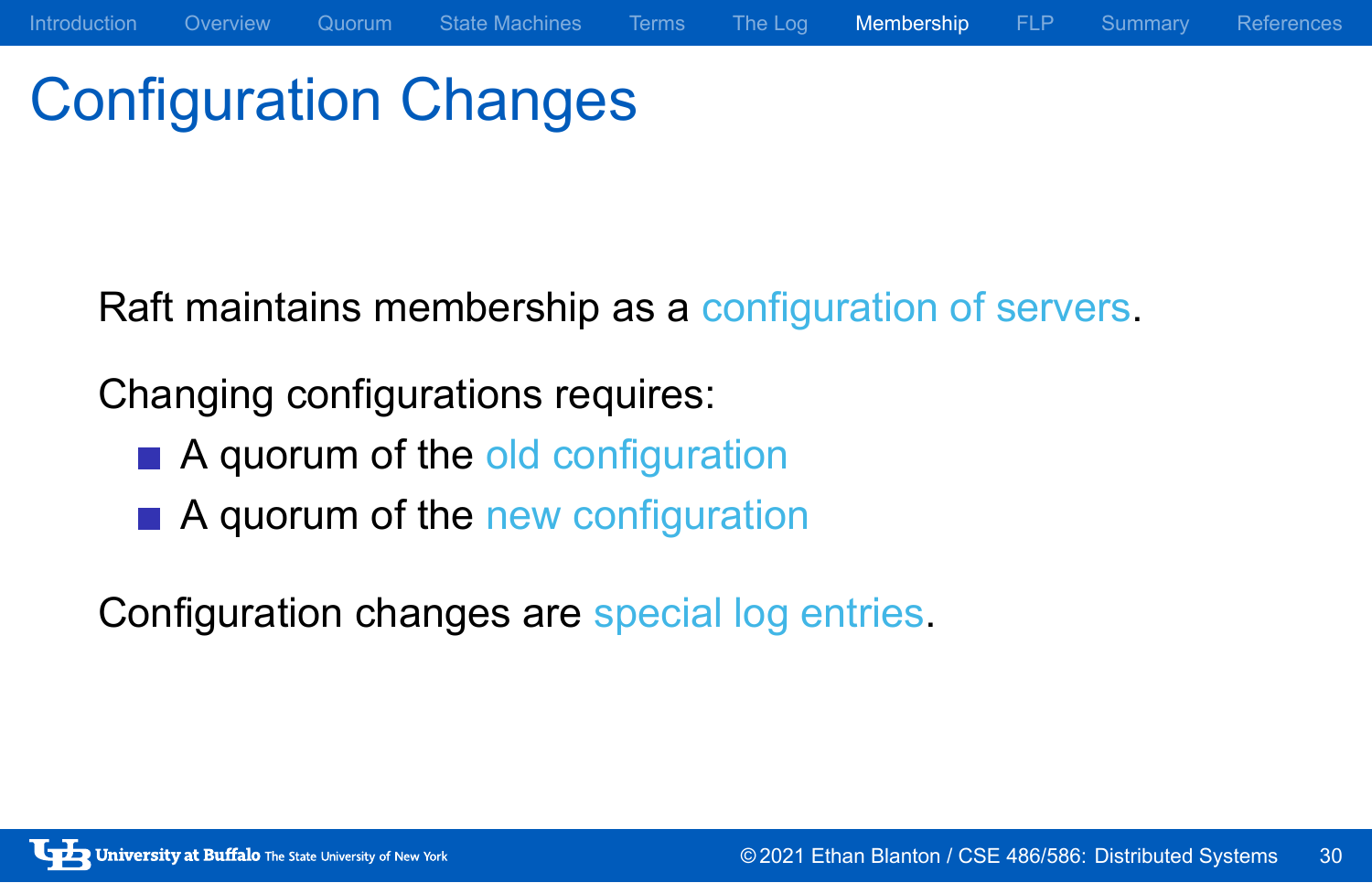## **Transition**

The configuration change requires two phases:

A quorum of old servers acknowledge the new configuration

Introduction Overview Quorum State Machines Terms The Log Membership FLP Summary References

 $\blacksquare$  A quorum of old + new servers adopt the new configuration

This ensures that there is never a time with two leaders.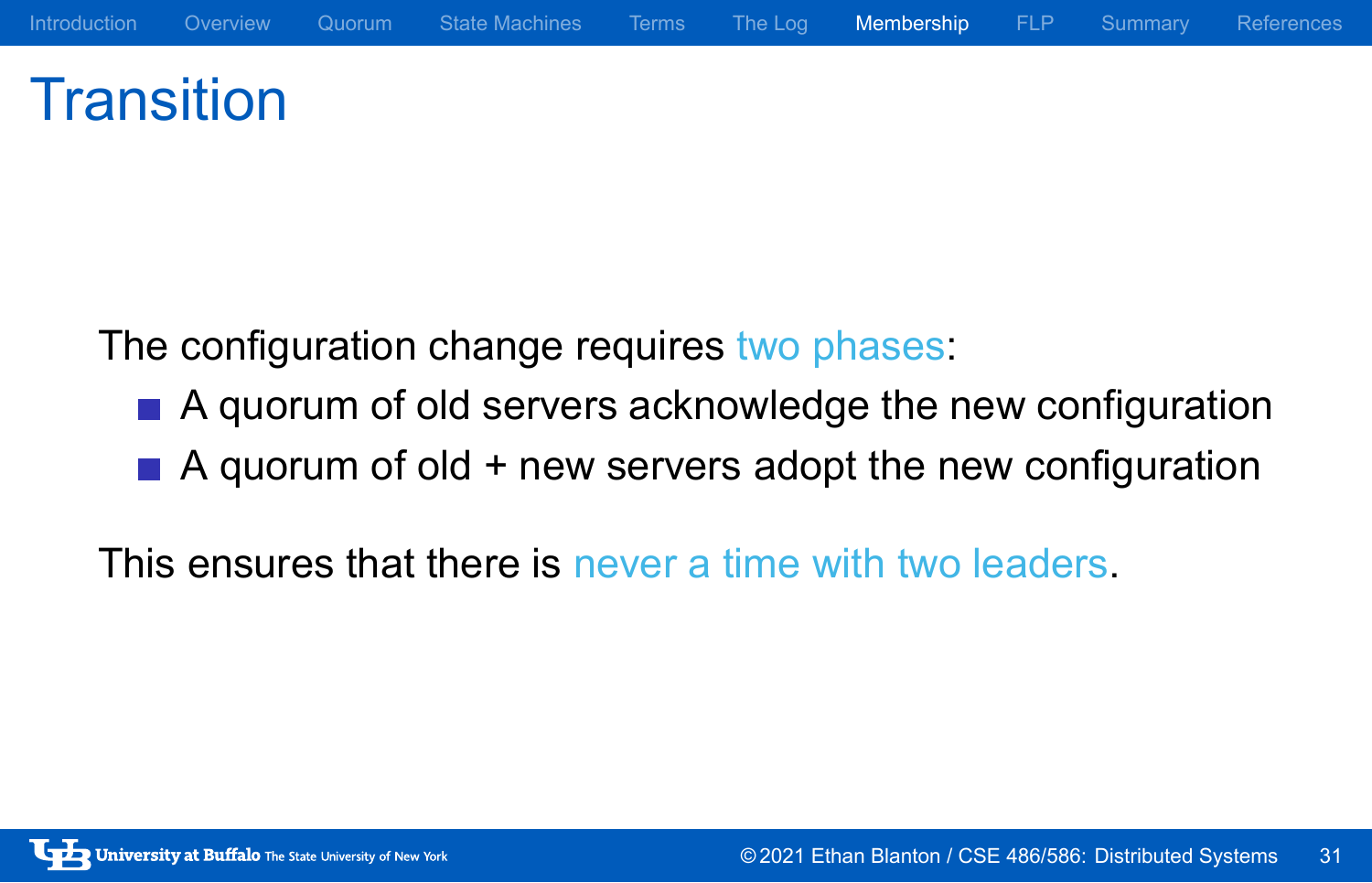#### Introduction Overview Quorum State Machines Terms The Log Membership FLP Summary References Phase 1  $C_{old}$  can make  $C<sub>new</sub>$  can make decisions alone decisions alone  $\mathsf{C}_{\mathsf{new}}$  $C_{old,new}$   $\bullet$ leader not in  $C_{\text{new}}$  $\mathsf{C}_{\mathsf{old}}$ steps down here  $time$  $C<sub>new</sub>$  entry  $C_{old,new}$  entry committed committed

In the first phase, the leader is either:

- $\blacksquare$  In the old configuration
- Elected by a majority of the union of the old and new members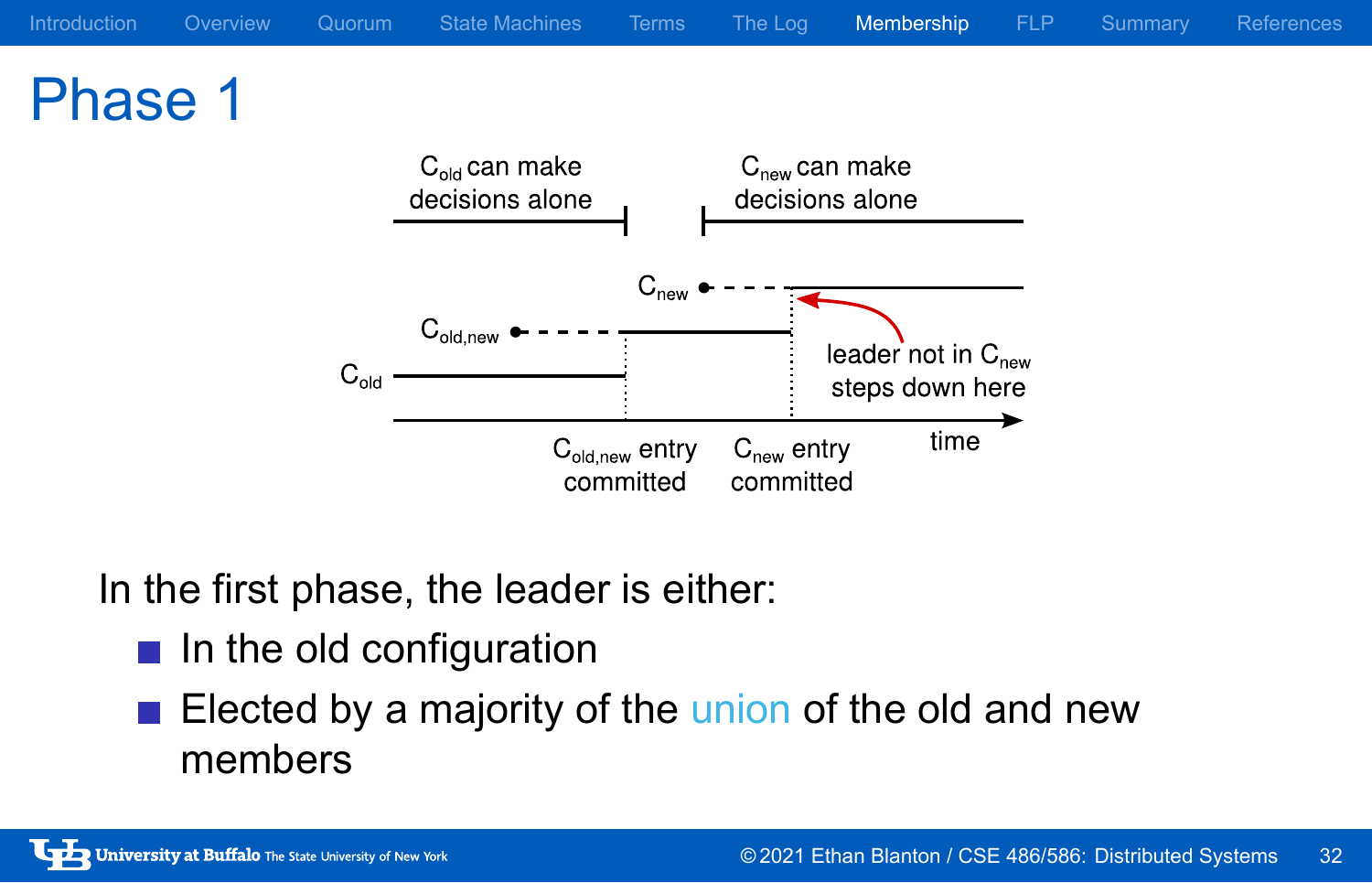

A leader in the old configuration proposes a union configuration.

When it commits, all servers that commit it use it for quorum.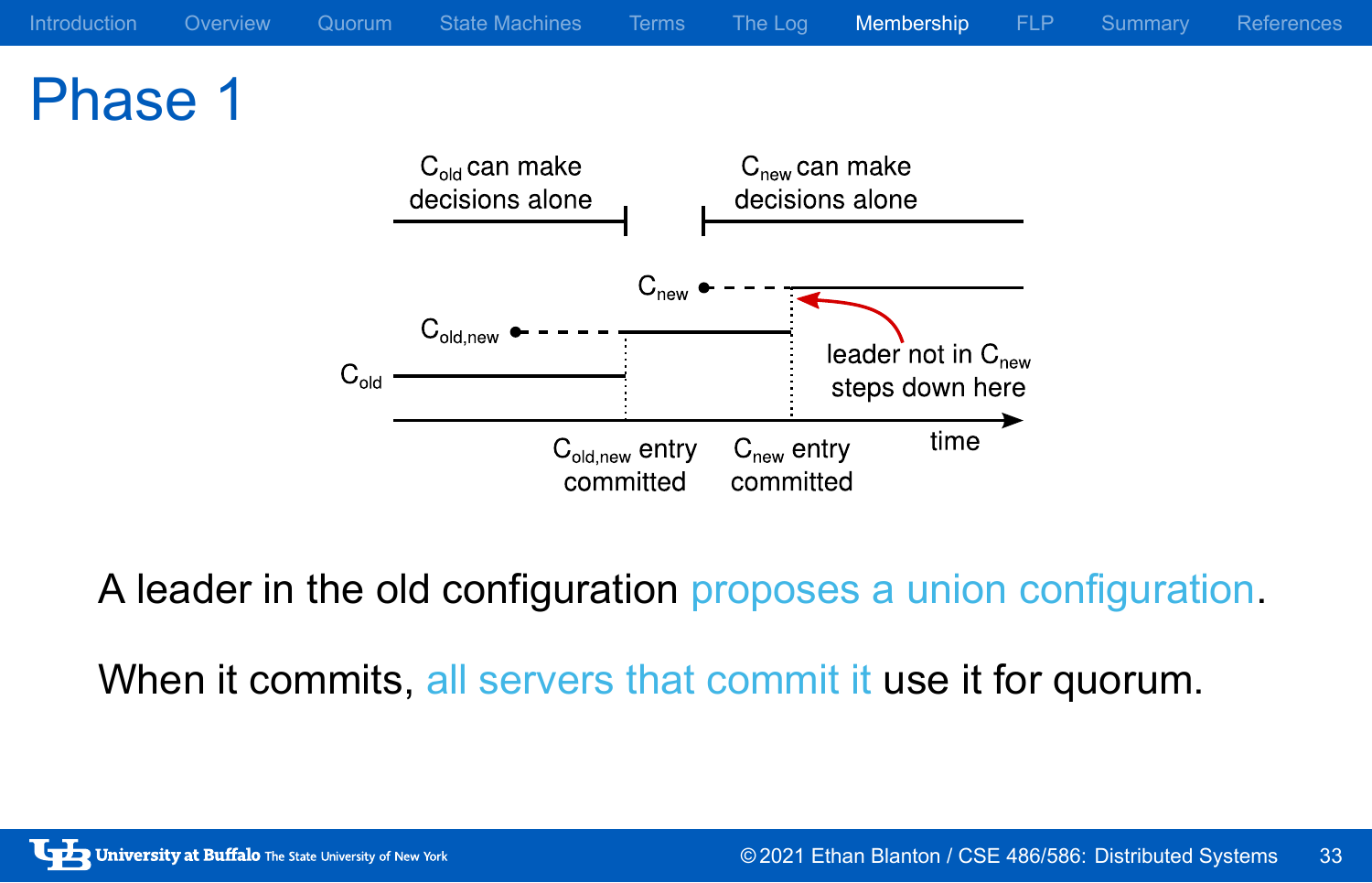

After the union configuration commits, the leader proposes the new configuration

When it commits, a leader from the new configuration must be elected.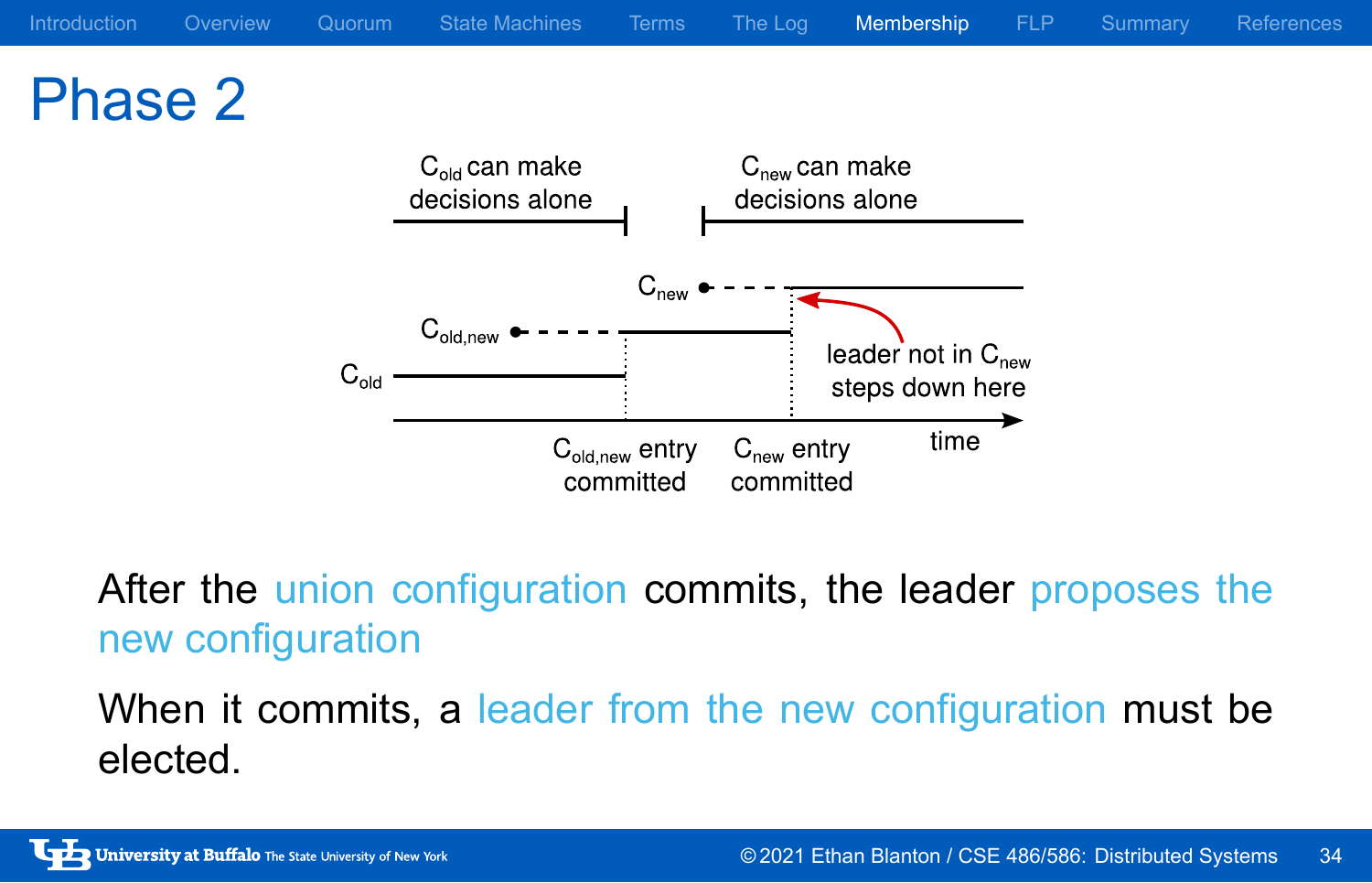# **Safety**

The union configuration provides safety.

A quorum of old servers must adopt the union configuration.

A quorum of both old and new servers must agree to remove outgoing servers.

This prevents a minority from receiving quorum at any point.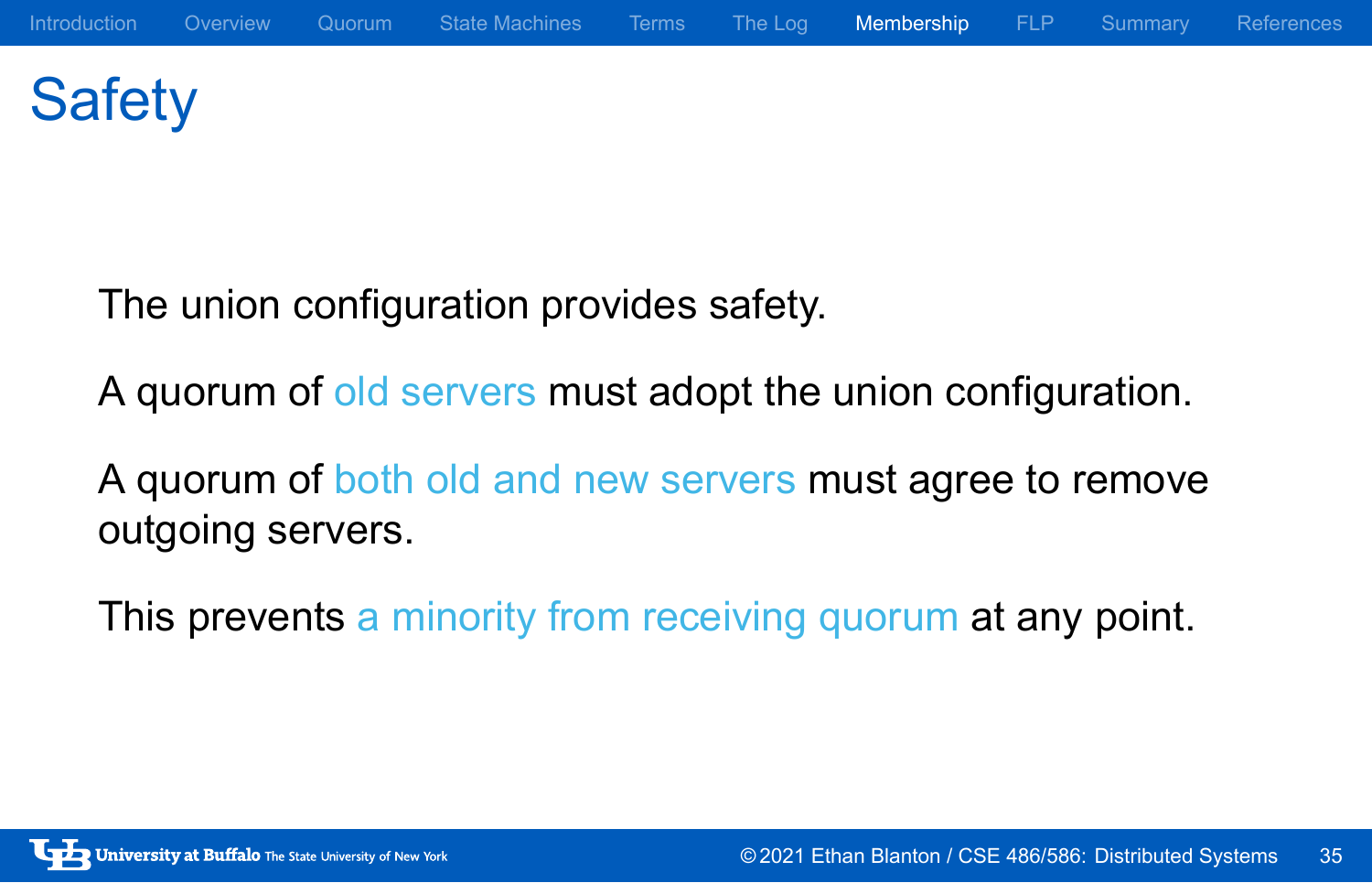## Avoiding Impossibility

Raft doesn't contravene FLP.

It is technically possible to have eternal elections.

In this case, nothing commits.

Raft uses randomized timeouts to reduce the window for this.

Introduction Overview Quorum State-Machines Terms The Log Membership FLP Summary References

If server failures are several orders of magnitude less frequent than the timeout interval, consensus is likely.

Timeouts are *≪* 1 s, failures are *>* 1 month!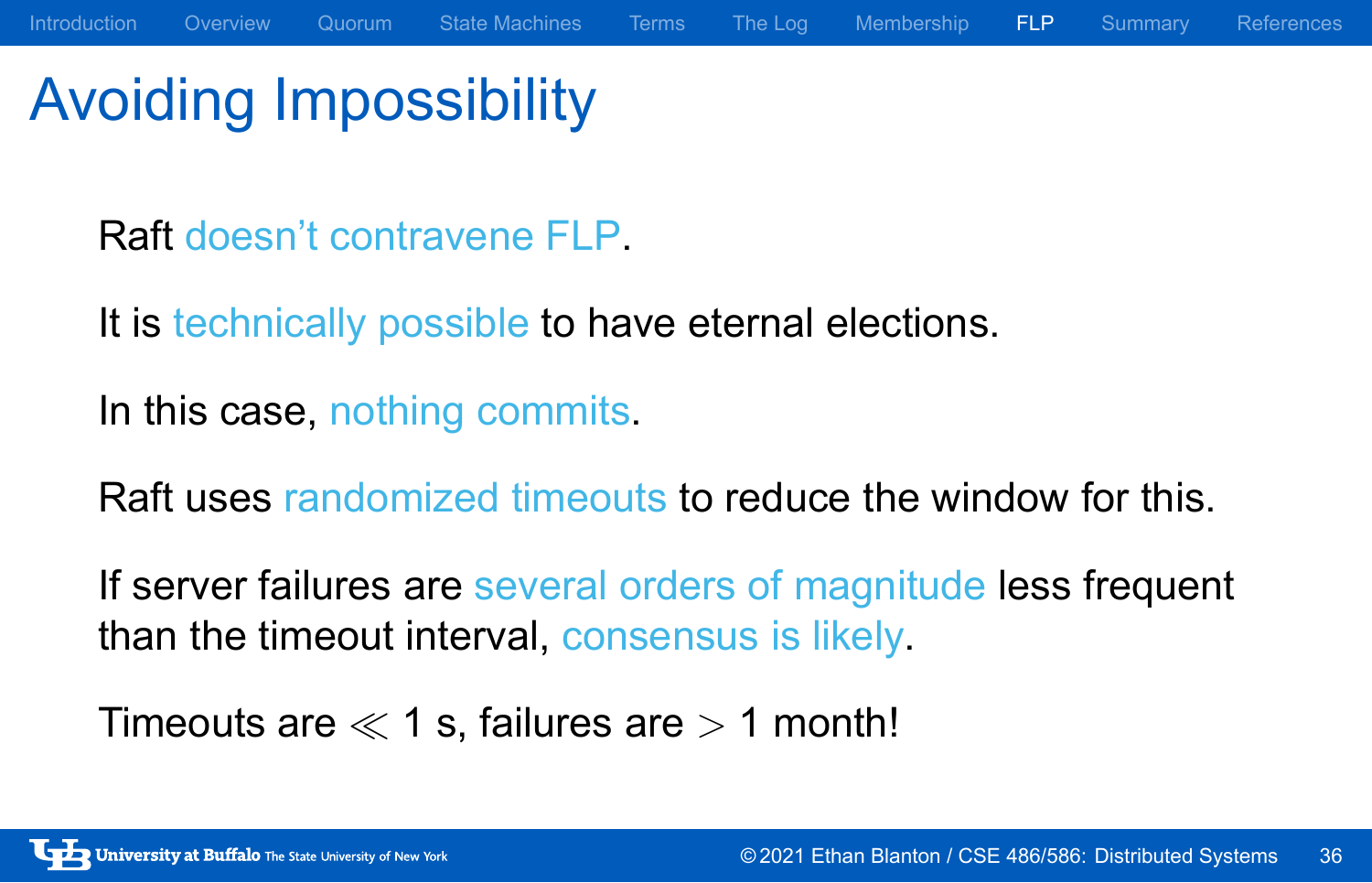## More Information

Some really great resources on Raft are:

■ The USENIX presentation by Diego Ongaro [4]

Introduction Overview Quorum State Machines Terms The Log Membership FLP Summary References

- The Raft web site at https://raft.github.io/
- The Secret Lives of Data at http://thesecretlivesofdata.com/raft/

The extended version [6] may help clear up details.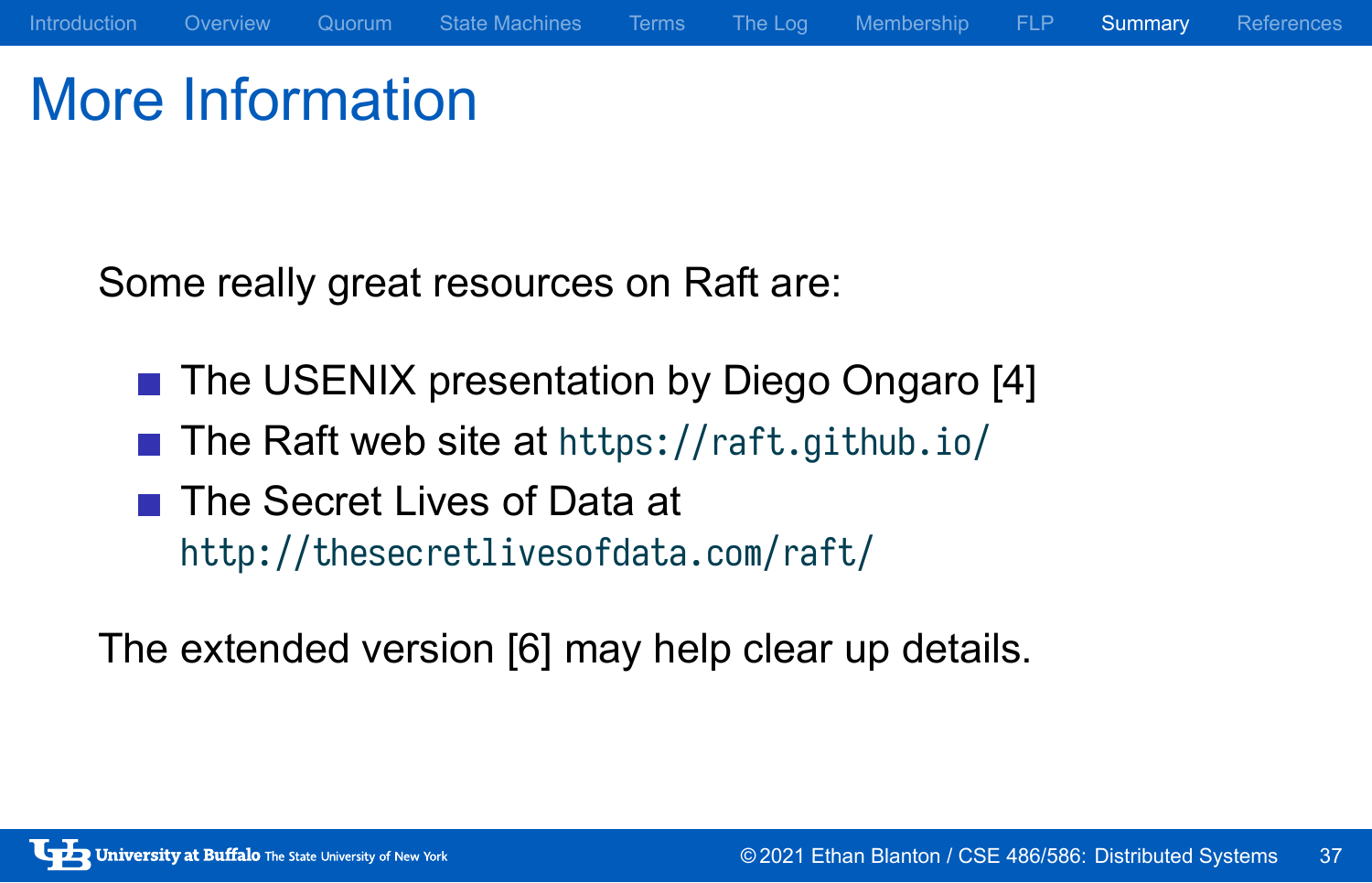# **Summary**

- Raft provides consensus through quorum.
- **Almost half of the participants can fail without losing** consensus.
- Decomposing elections, membership changes, and log manipulation makes Raft easier to understand.

Introduction Overview Quorum State-Machines Terms The Log Membership FLP Summary References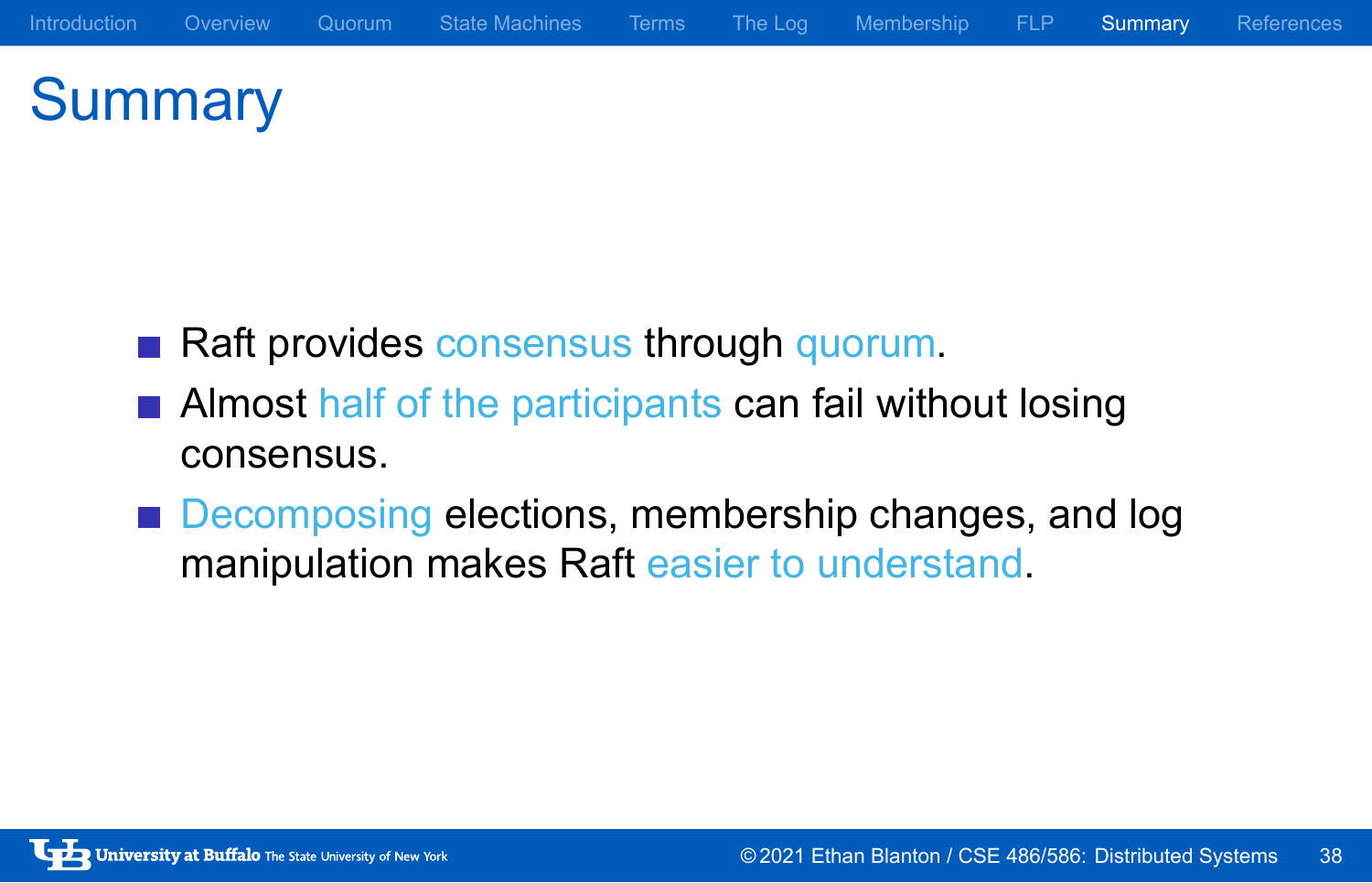### References I

### **Required Readings**

[5] Diego Ongaro and John Ousterhout. "In Search of an Understandable Consensus Algorithm". In: *Proceedings of USENIX Annual Technical Conference*. USENIX, June 2014, pp. 305–319. URL: https://www.usenix.org/system/files/conference/atc14/atc14 paper-ongaro.pdf.

Introduction Overview Quorum State Machines Terms The Log Membership FLP Summary References

### **Optional Readings**

[1] David K. Gifford. *Weighted Voting for Replicated Data*. Tech. rep. CSL-79-14. Xerox PARC, Sept. 1979. URL: http://bitsavers.org/pdf/xerox/parc/techReports/CSL-79- 14\_Weighted\_Voting\_for\_Replicated\_Data.pdf.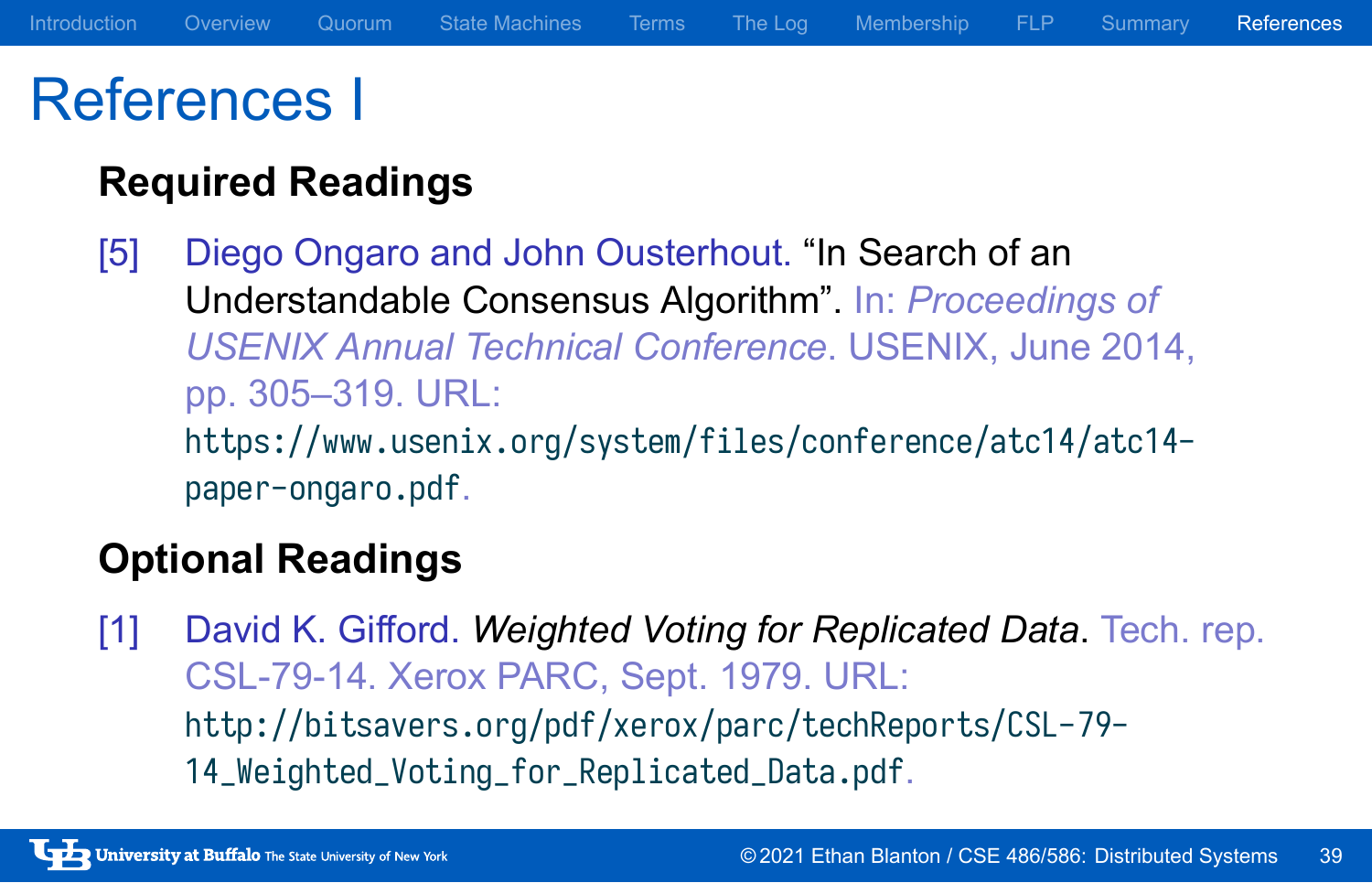### References II

- [2] Leslie Lamport. "The Part-Time Parliament". In: *ACM Transactions on Computing Systems* 16.2 (May 1998), pp. 133–169. DOI: 10.1145/279227.279229. URL: https://www.microsoft.com/enus/research/uploads/prod/2016/12/The-Part-Time-Parliament.pdf.
- [3] Leslie Lamport. "Time, Clocks, and the Ordering of Events in a Distributed System". In: 21.7 (July 1978). Ed. by R. Stockton Gaines, pp. 558–565. URL: http://lamport.azurewebsites.net/pubs/time-clocks.pdf.
- [4] Diego Ongaro. *In Search of an Understandable Consensus Algorithm*. USENIX ATC '14 Presentation. 2014. URL: https://youtube.com/watch?v=no5Im1daS-o.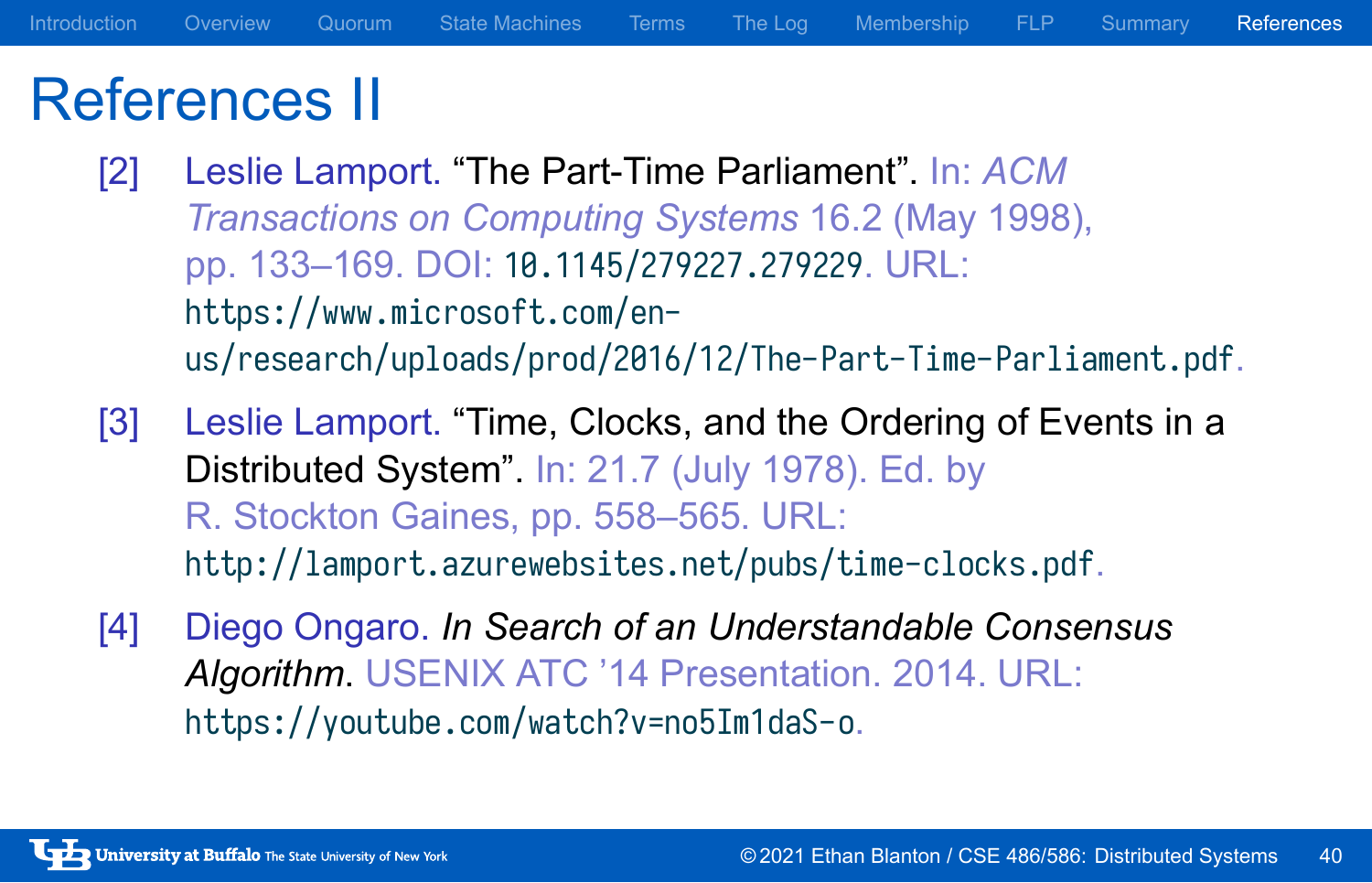## References III

[6] Diego Ongaro and John Ousterhout. *In Search of an Understandable Consensus Algorithm (Extended Version)*. Tech. rep. Stanford University, May 2014.

Introduction Overview Quorum State Machines Terms The Log Membership FLP Summary References